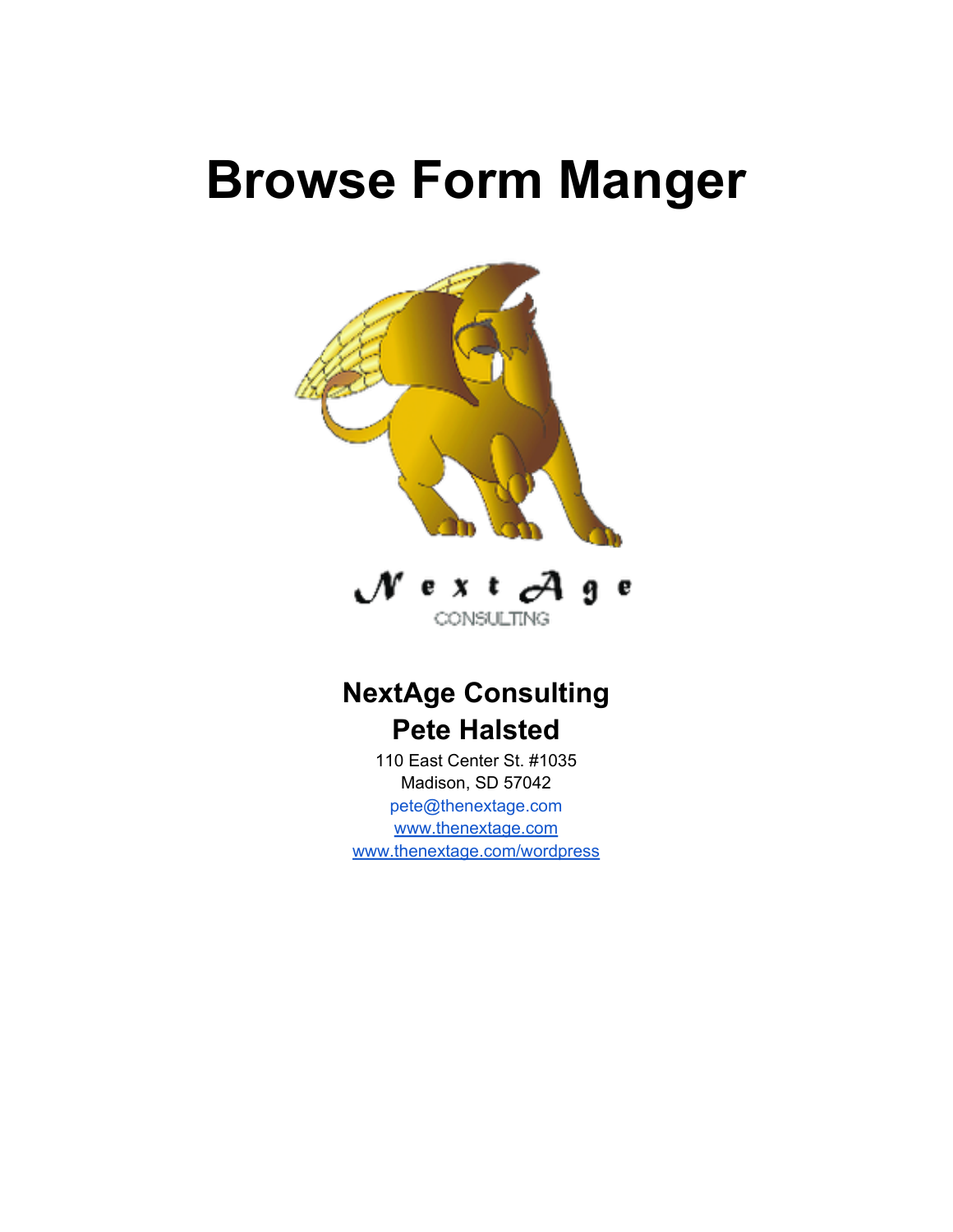### **Table of Contents**

**Table of Contents** [BSD 3 License](#page-4-0) [NextAge](#page-4-0) [Consulting - Pete](#page-4-0) [Halsted](#page-4-0) [General](#page-5-0) [Information](#page-5-0) [Peek-A-Boo](#page-6-0) [Browse/Form](#page-6-0) [Combination](#page-6-0) [Browse](#page-9-0) [with](#page-9-0) [Separate](#page-9-0) [Form](#page-9-0) [Edit](#page-12-0) [in](#page-12-0) [Place](#page-12-0) [Browse](#page-12-0) [Tabbed](#page-13-0) [Interface](#page-13-0) **[Properties](#page-16-0) [ActionType](#page-16-0)** [AfterUpdateProcedure](#page-16-0) [BeforeUpdateProcedure](#page-16-0) **[BlankTestColumn](#page-16-0)** [ChildLookupsProcedure](#page-16-0) **[ColumnForCaption](#page-16-0) [ControlToHide](#page-16-0) [ControlToHide](#page-16-0) [CurrentTab](#page-16-0) [FilePrimaryKey](#page-16-0) [FileToUpdate](#page-17-0) [FocusControl](#page-17-0) [FormSysId](#page-17-0)** [InternalWindowControl](#page-17-0) [PeekaBooContainerControl](#page-17-0) **[PeekABooState](#page-17-0) [PrimeProcedure](#page-17-0) [RefreshStyle](#page-17-0) [ScreenType](#page-17-0) [TabControl](#page-18-0) [TablePrimaryKey](#page-18-0) [TheTableControl](#page-18-0) [UpdateWindow](#page-18-0) [Methods](#page-19-0) [AddButton](#page-19-0) [AddButtonEIP](#page-19-0)** [AddChildManager](#page-19-0) [AddControlToMove](#page-19-0) **[AddDisableControl](#page-19-0) [AddGrayControl](#page-19-0) [AddHideControl](#page-19-0)**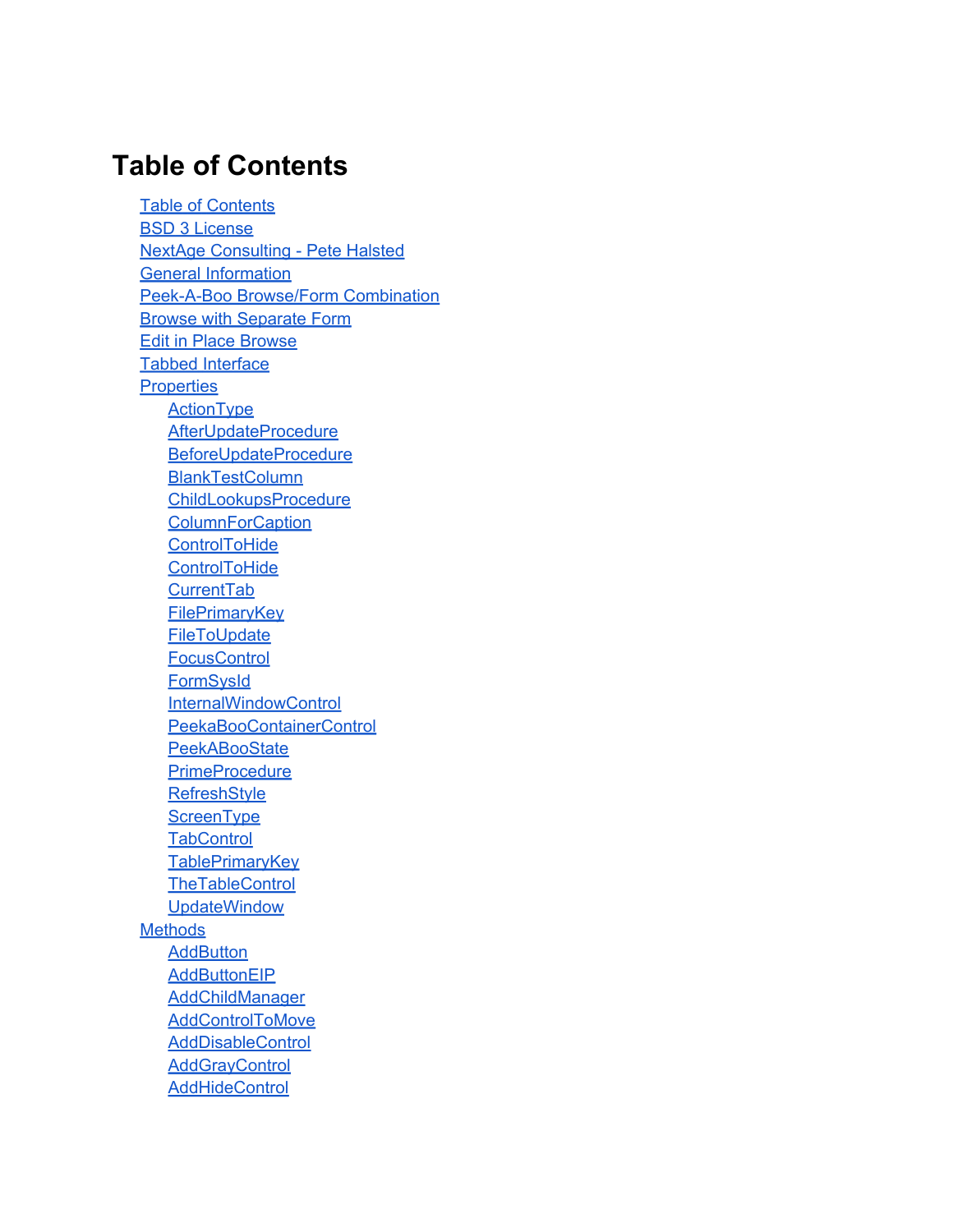**[ApplyChanges](#page-19-0) [BrowseRowSelect](#page-19-0) [CancelButton](#page-19-0) [ChangeButton](#page-19-0)** [CloseTheTab](#page-20-0) **[DeleteButton](#page-20-0) [FormInit](#page-20-0) [RefreshTableLine](#page-20-0) [SaveButton](#page-20-0) [SaveFormPrep](#page-20-0) [SetControlFocus](#page-20-0) [ShowHideForm](#page-20-0) [Equates](#page-21-0)** [PeekaBoo](#page-21-0) [EIP](#page-21-0) **[Separate](#page-21-0) [Tabbed](#page-21-0)** [AddRecord](#page-21-0) **[ChangeRecord](#page-21-0) [DeleteRecord](#page-21-0) [ViewRecord](#page-21-0)** [Code](#page-22-0) [Bricks](#page-22-0) [BFMEIP - BFM](#page-22-0) [Edit](#page-22-0) [in](#page-22-0) [Place](#page-22-0) [Declaration](#page-22-0) [BFMPeek - BFM](#page-22-0) [Peek-a-Boo](#page-22-0) [Declaration](#page-22-0) [BFMSaveDefault - BFM](#page-22-0) [Save](#page-22-0) [PeekABooState](#page-22-0) [Default](#page-22-0) [BFMSepBrowse - BFM](#page-22-0) [Seperate](#page-22-0) [Browse](#page-22-0) [Declaration](#page-22-0) [BFMSepForm - BFM](#page-22-0) [Seperate](#page-22-0) [Form](#page-22-0) [Declaration](#page-22-0) [BFMTabBrowse - BFM](#page-22-0) [Tabbed](#page-22-0) [Browse](#page-22-0) [Declaration](#page-22-0) [BFMRowSelect - BFM](#page-22-0) [Browse](#page-22-0) [Row](#page-22-0) [Select](#page-22-0) [Control](#page-23-0) [Templates](#page-23-0) **[EIPButtonsFull](#page-23-0) [EIPPopup](#page-23-0)** [PeekABooBrowseButtons](#page-23-0) [PeekABooFormButtons](#page-23-0) **[SeparateFormButtons](#page-23-0) [SeparateBrowseButtons](#page-23-0) [TabbedFormButtons](#page-23-0)** [Child](#page-24-0) [Manager](#page-24-0) [Extension](#page-24-0) [Class](#page-24-0) [Properties](#page-26-0) [of](#page-26-0) [Child](#page-26-0) [Manager](#page-26-0) [Class](#page-26-0) [ChildFileParentField](#page-26-0) **[ParentColumn](#page-26-0) [ParentFilePrimaryKey](#page-26-0) [VarialbeForFilter](#page-26-0)** [Methods](#page-27-0) [of](#page-27-0) [Child](#page-27-0) [Manager](#page-27-0) [Class](#page-27-0)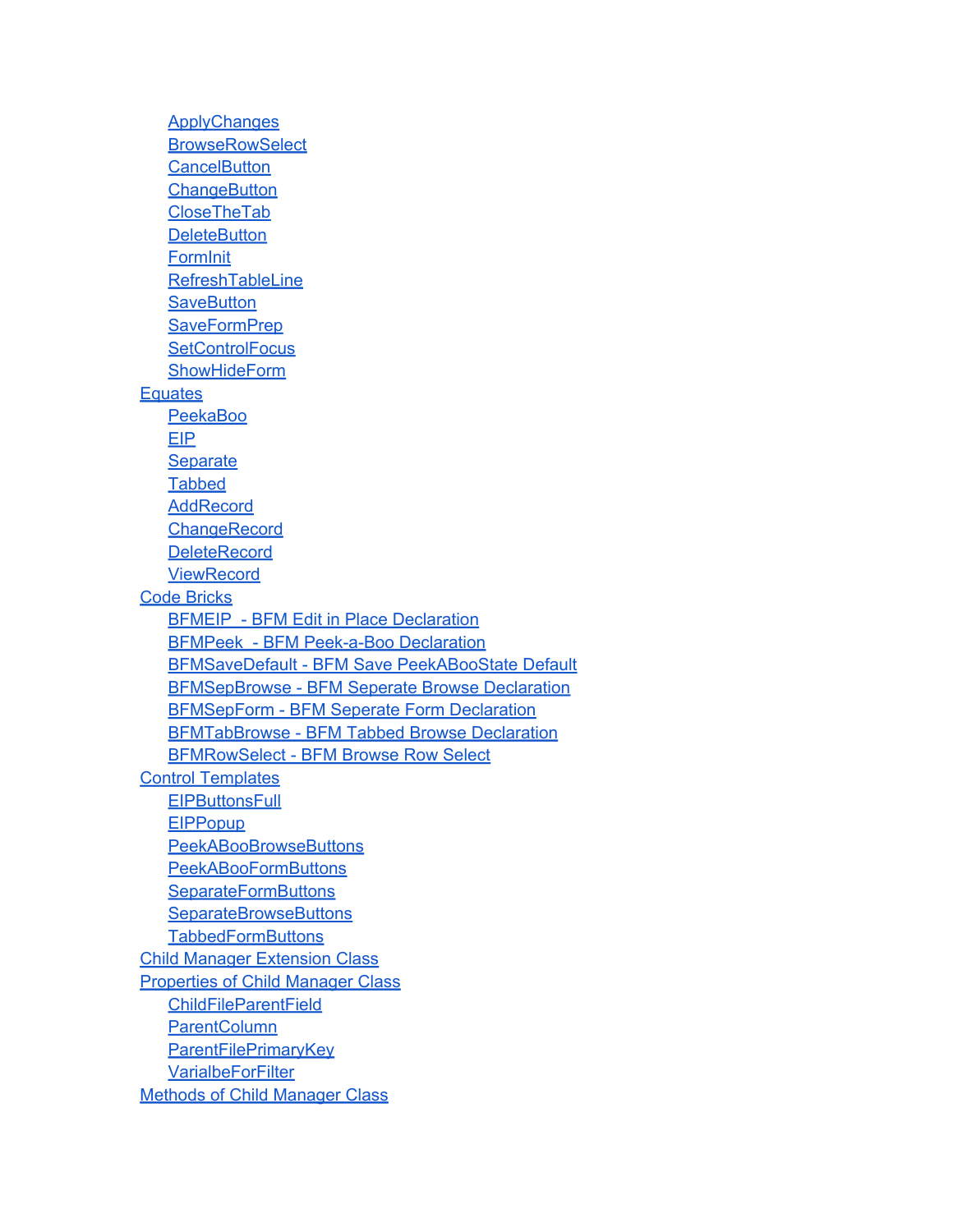**[RefreshTable](#page-27-0) [SetChildFilter](#page-27-0)** [Control](#page-28-0) [Templates](#page-28-0) [of](#page-28-0) [Child](#page-28-0) [Manager](#page-28-0) [Class](#page-28-0) [ChildEIPPopUpWithApply](#page-28-0) **[ChildEIPButtonsWithApply](#page-28-0)** [Code](#page-29-0) [Bricks](#page-29-0) [of](#page-29-0) [Child](#page-29-0) [Manager](#page-29-0) [Class](#page-29-0) [BFMChild - BFM](#page-29-0) [Child](#page-29-0) [Browse](#page-29-0) [Declaration](#page-29-0) [Change](#page-30-0) [Log](#page-30-0) [1.0 - January 16, 2013](#page-30-0)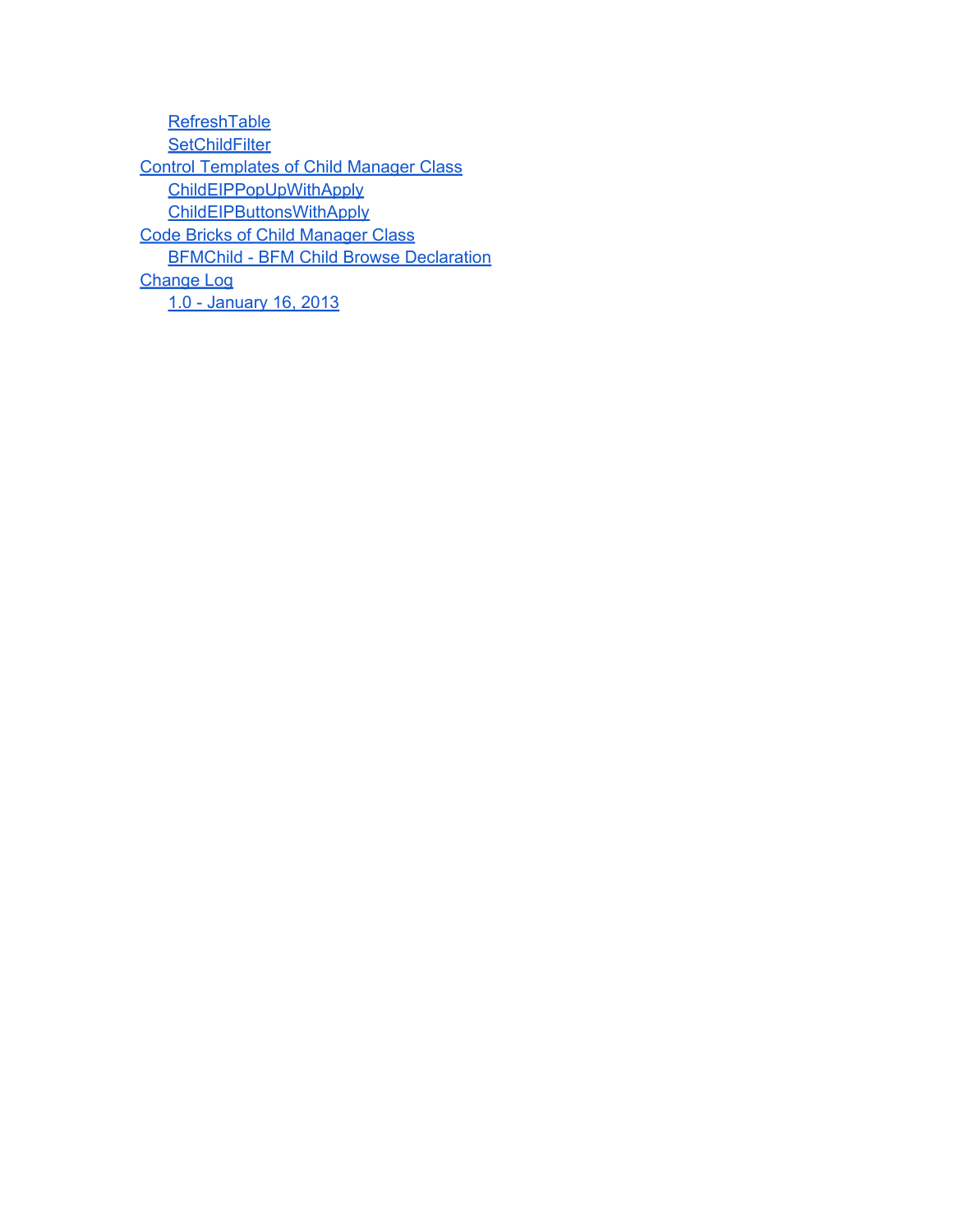# **BSD 3 License**

<span id="page-4-0"></span>Copyright (c) 2012, NextAge Consulting (www.thenextage.com) All rights reserved.

Redistribution and use in source and binary forms, with or without modification, are permitted provided that the following conditions are met:

- Redistributions of source code must retain the above copyright notice, this list of conditions and the following disclaimer.
- Redistributions in binary form must reproduce the above copyright notice, this list of conditions and the following disclaimer in the documentation and/or other materials provided with the distribution.
- Neither the name of the NextAge nor the names of its contributors may be used to endorse or promote products derived from this software without specific prior written permission.

THIS SOFTWARE IS PROVIDED BY THE COPYRIGHT HOLDERS AND CONTRIBUTORS "AS IS" AND ANY EXPRESS OR IMPLIED WARRANTIES, INCLUDING, BUT NOT LIMITED TO, THE IMPLIED WARRANTIES OF MERCHANTABILITY AND FITNESS FOR A PARTICULAR PURPOSE ARE DISCLAIMED. IN NO EVENT SHALL THE COPYRIGHT HOLDER OR CONTRIBUTORS BE LIABLE FOR ANY DIRECT, INDIRECT, INCIDENTAL, SPECIAL, EXEMPLARY, OR CONSEQUENTIAL DAMAGES (INCLUDING, BUT NOT LIMITED TO, PROCUREMENT OF SUBSTITUTE GOODS OR SERVICES; LOSS OF USE, DATA, OR PROFITS; OR BUSINESS INTERRUPTION) HOWEVER CAUSED AND ON ANY THEORY OF LIABILITY, WHETHER IN CONTRACT, STRICT LIABILITY, OR TORT (INCLUDING NEGLIGENCE OR OTHERWISE) ARISING IN ANY WAY OUT OF THE USE OF THIS SOFTWARE, EVEN IF ADVISED OF THE POSSIBILITY OF SUCH DAMAGE.

# **NextAge Consulting - Pete Halsted**

Pete Halsted has been developing custom business management applications for small to medium-sized companies, since 1987. His focus is on client/server, distributed and cloud based development utilizing WinDev, WebDev, and PostgreSQL. Pete is a Clarion Certified Developer with 25 years in the industry, has spoken at several Developers conferences, and provided Developer training and mentoring on a one on one basis. He has served companies both large and small as Project Manager, Lead Architect, Lead Developer and Chief Technology Officer. Pete tours the country full-time by motor home with his wife and dog, enjoying the freedom provided by cloud based technologies. Pete is available for Project Management, Custom Design, Development, Training, and Speaking assignments. For more information please visit [www.thenextage.com](http://www.thenextage.com/) or follow his blog at [www.thenextage.com/wordpress](http://www.thenextage.com/wordpress)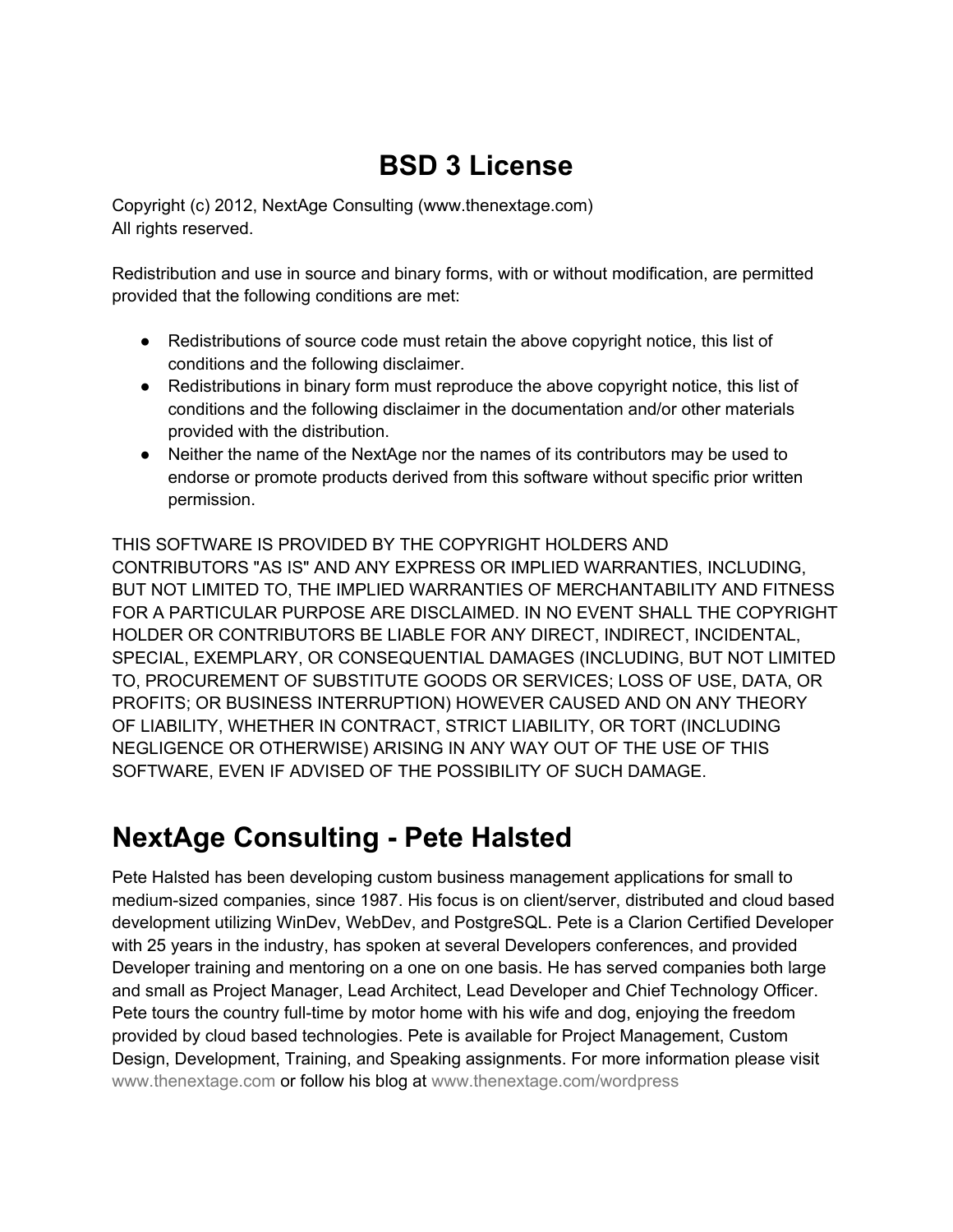# <span id="page-5-0"></span>**General Information**

The Browse Form Manager Class was created to provide some advanced interfaces in my applications, without having to include a lot of code to manage the interface in each window. Let me start by saying that from an Academic standpoint this Class breaks all the "rules". As the Academic "Rule" is that class should not deal with the interface. However, I am not create a class that will be graded by a college professor somewhere, I am trying to get my job done, quicker and easier and follow the rule of when possible reuse code.

This class does manage the adding, changing and deleting of records, but there is nothing fancy in that code, it is just standardized code that I had on all my add, change, delete buttons, that has been made generic enough to be reusable. The real purpose and power of this class is the unique interfaces that it provides and manages so an advanced user interface can be provided without a lot of hand coding, for the most part, once the screen is designed, all the controls laid out on the window, then its a simple matter of adding 10-20 lines of class calls to the window to allow the class to manage the window. The interface styles supported by this class are:

- 1. Standard Browse and Form on separate windows. The table can be set to allow multiple selections and the class can manage several open forms at one time.
- 2. Peek-A-Boo Browse/Form Combination
	- a. A browse with an integrated form that is automatically displayed and hidden as needed and learns the users preference of either only seeing the form while in edit mode, or always seeing the form.
- 3. Edit in Place Browse
	- a. Browse with editable fields and no form
- 4. Tabbed Interface
	- a. This is similar to the latest interfaces used by Microsoft Outlook and similar programs, the browse is displayed in a tab, and as records are edited that are opened as separate forms, contained in additional tabs. Logically this is very similar to the Standard Separate windows, but it appears to be one window with many tabs to the end user
- 5. There is also a extension class to assist with the management of child tables

There are many advanced properties and methods that allow you to extend the functionality of the window and still have the class manage the basic interface. This document will start by covering the basic setup of each of the interface styles, and then cover the advanced methods and properties that can be used to extend the class.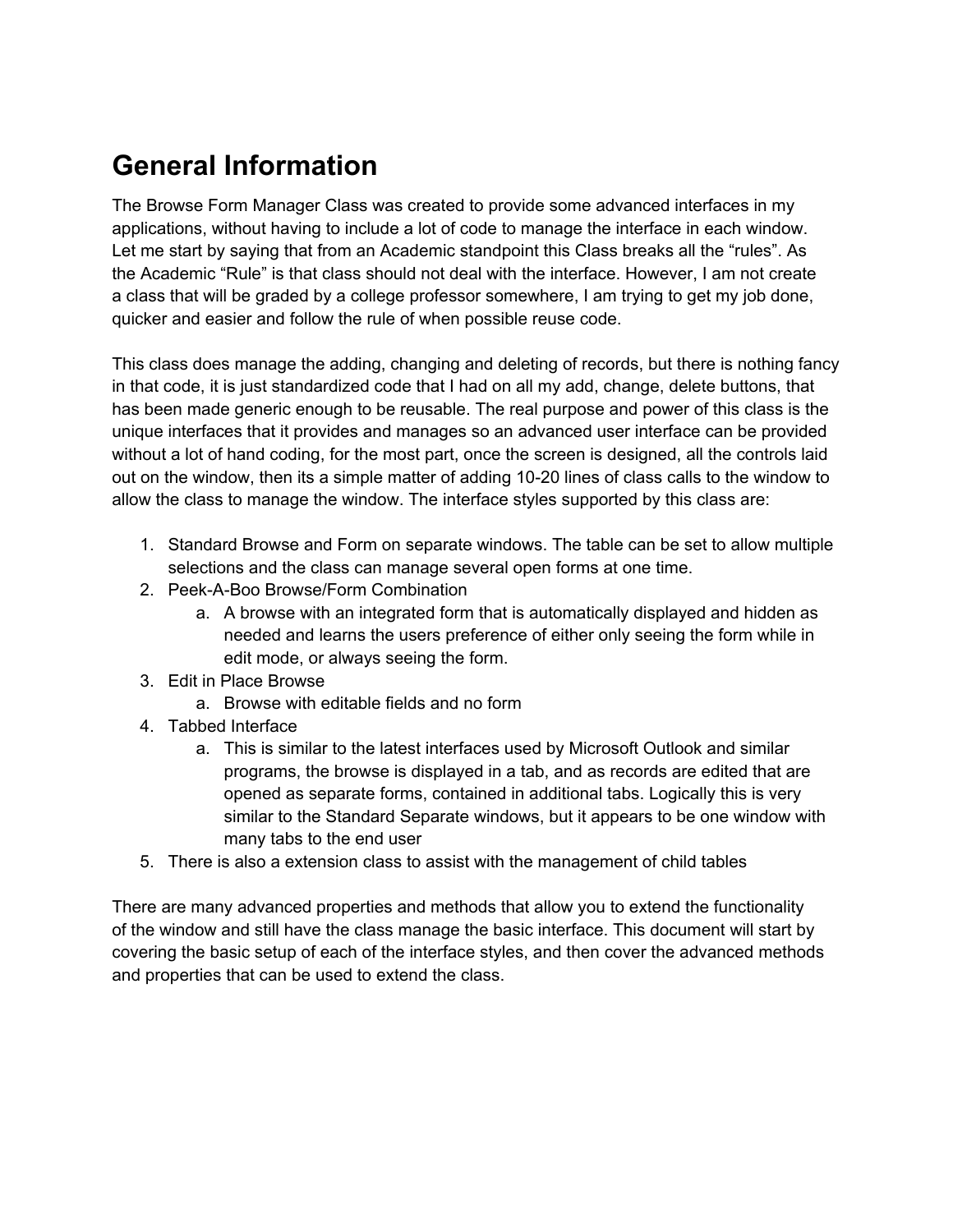# <span id="page-6-0"></span>**Peek-A-Boo Browse/Form Combination**

Manages a browse with an integrated form that is automatically displayed and hidden as needed. There is also logic that "Learns" the users preference of either only seeing the form while in edit mode, or if they prefer to always seeing the from.

- 1. Include BFMPeek Code Brick in the window's *Global Declarations Event*
	- a. BFM is BrowseFormManager
		- i. Instantiates a copy of the Browse Form Manager class
	- b. BFM.TheTableControl = *TBL\_xxx*..FullName
		- i. Name of the Table Control
	- c. BFM.PeekaBooContainerControl = *SC..FullName* 
		- i. Name of the container control used for the form, likely a Super Control or a Tab Control
	- d. BFM.AddGrayControl(*SC..FullName*)
		- i. Adds a control to the list of controls to set the state to Gray when not in edit mode, adding the container control will automatically affect all the controls within the container.
		- ii. Multiple calls can be made to to add additional controls to be managed.
		- iii. Optionally *AddDisableControl* can be called instead which will set the state to inactive, but not Gray it.
		- iv. If desired a slightly different interface can be achieved by Using AddDisableControl for the container, and AddGrayControl for the Form Buttons, which will make the form fields read only but does not gray them, making them them easier to read. The graying of the Form Buttons, provides feedback to the user that the Form is not in Edit Mode.
	- e. BFM.FileToUpdate = *xxx*..Name
		- i. The name of the File being maintained
	- f. BFM.FilePrimaryKey = *xxx.xxx*..Name
		- i. The name of the File Field that is the primary key of the File
	- g. BFM.TablePrimaryKey = *TBL\_xxx.COL\_xxx*..FullName
		- i. The name of the column in the table that holds the value of the primary key for the File. This column does not have to be visible
	- h. BFM.ScreenType = BrowseFormManager.PeekaBoo
		- i. Sets the Class management mode for Peek-A-Boo
	- i. BFM.FocusControl = *SC.EDT\_xxx*..FullName
		- i. The control that will gain focus when entering edit mode
	- j. BFM.ControlToHide = *SC..FullName*
		- i. This is generally the container control that will be hidden, the size of this control is used to adjust the size of the table control to create the Peek-A-Boo effect.
	- k. BFM.AddControlToMove(TPL\_PeekABooBrowseButtons..FullName)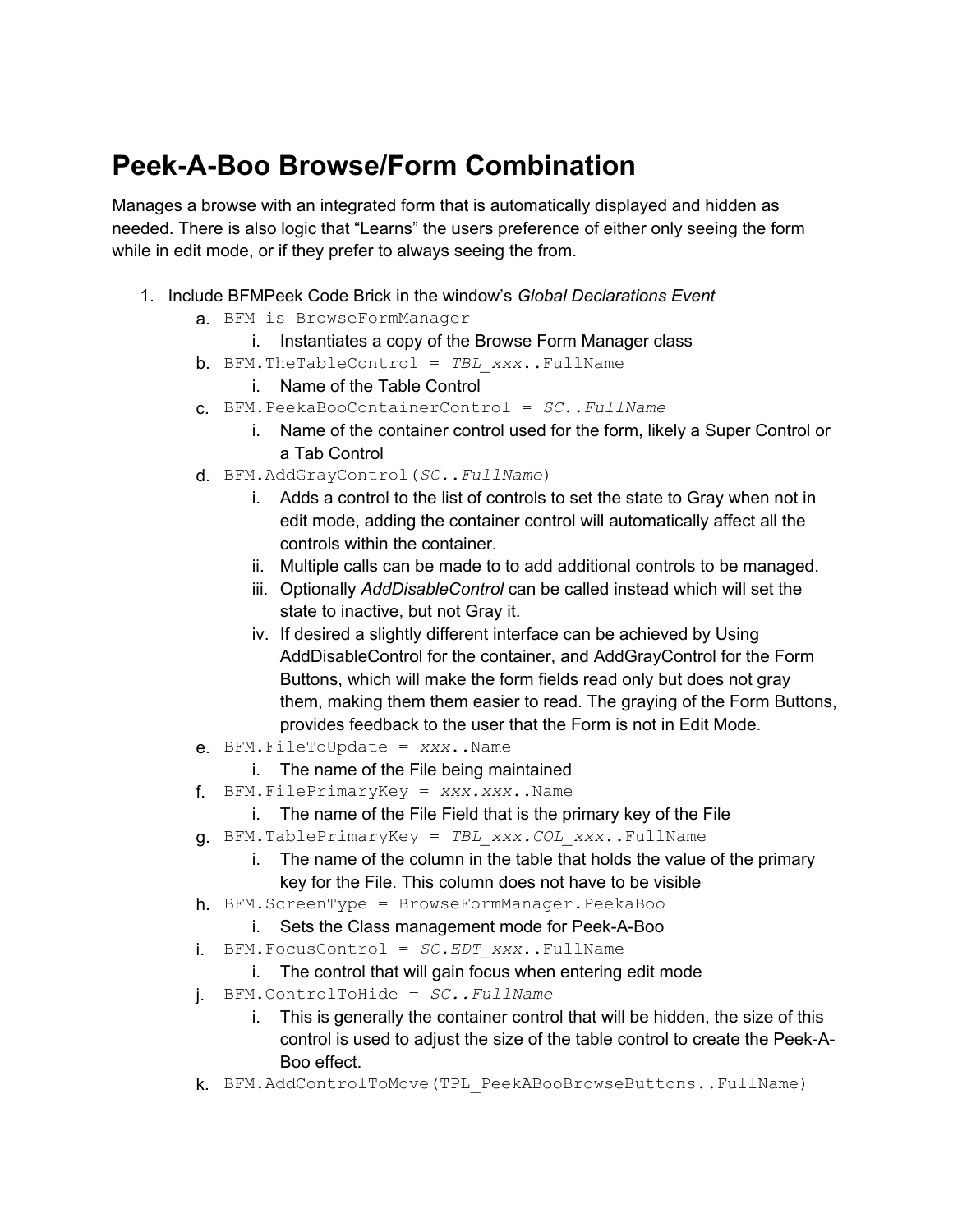- i. This is generally the template control that contains the Add, Change and Delete buttons so that move up and down as the browse grows and shrinks with the Peek-A-Boo effect.
- l. BFM.PeekABooState =

DM.GetDefault(DefaultManager.UserWindow,"PeekABooState",Fal se)

- i. This sets the Initial State of the form as either visible or not. The sample code is using the Default Manager Class to store this value for each user, which means the application "Learns" if the user prefers to see the form all the time or only when it is in edit mode.
- ii. This is optional and could be hard coded if you prefer you application to always work the same way.
- 2. The container control needs to be marked as either disabled or grayed in the IDE so that the initial state of the control matches the Class Configuration.
- 3. Include a call to the BrowseRowSelect method In the table's *Row Selection Event*
	- a. BFM.BrowseRowSelect()
	- b. This call refreshes the form as the user moves from row to row of the table
- 4. In the Closing Event of the window, the users preference for the form display mode can be stored:
	- a. DM. SaveDefault (DefaultManager. UserWindow, "PeekABooState", BF M.PeekABooState)
	- b. Again this is option and can be left out if you will not be using a User preference to control the initial Peek-A-Boo state.
- 5. Browse Buttons Add, Change, Delete and Show/Hide Form
	- a. A control template is provide to populate these buttons and their class calls, and generally will not be to be changed, they are documented here so you can understand what calls are being made incase you need to extend the functionality for your situation. These single line calls to the class take care of all the management of the interface, priming records etc.
	- b. When placing the template on the window WinDev names it something similar to CTPL\_NoName, depending on your program charter. Renaming it to TPL\_PeekABooBrowseButtons, will make it match what the other templates and code bricks expect.
	- c. Add Button
		- i. BFM.AddButton()
	- d. Change Button
		- i. BFM.ChangeButton()
	- e. Delete Button
		- i. BFM.DeleteButton()
	- f. Show/Hide Form Button
		- i. BFM.ShowHideForm()
- 6. Form Buttons Save, Cancel
	- a. A control template is provide to populate these buttons and their class calls, and generally will not be to be changed, they are documented here so you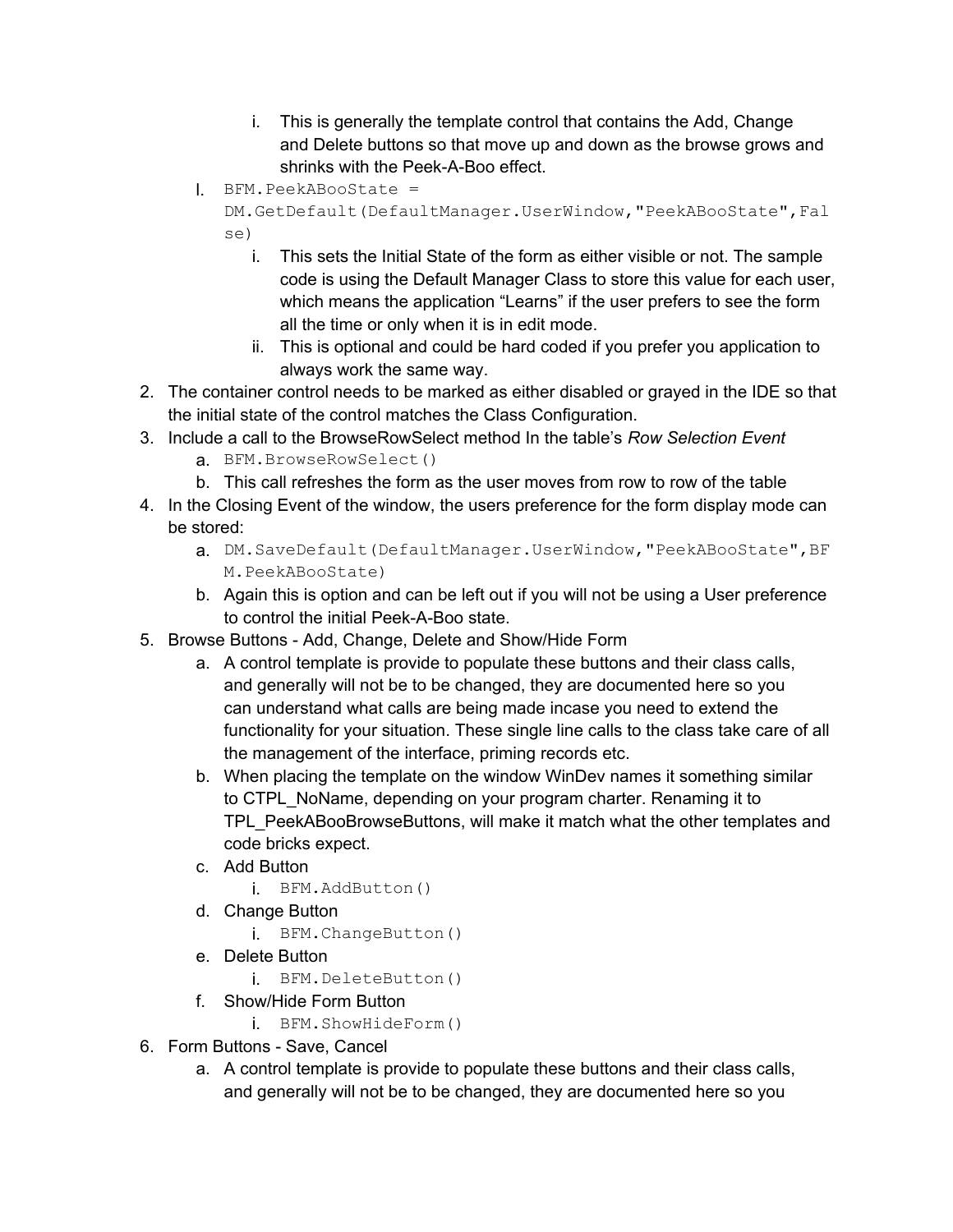can understand what calls are being made incase you need to extend the functionality for your situation. These single line calls to the class take care of all the management of the interface, saving records, resetting the table, etc.

b. Save Button

i. BFM.SaveButton()

- c. Cancel Button
	- i. BFM.CancelButton()
- 7. Using with the Business Rules Class
	- a. If using the Business Rules Class, a call to the ValidateAllFields method needs to be performed prior to saving the record, the easiest way to do this with the is to use the one of the "Advanced Properties" of the Browse Form Manager - (BeforeUpdateProcedure)
	- b. This would be set in the Global Declarations process of the window:
		- i. BFM.BeforeUpdateProcedure = "*WindowName.BeforeUpdate*"
	- c. A local procedure for the Window would be created as follows,
		- i. PROCEDURE BeforeUpdate()

```
IF BFM.ActionType <> BrowseFormManager.DeleteRecord 
THEN
           BadField is string = 
BR.ValidateAllFields(TPL_BusinessRuleEditor.WindowNumb
erForBr) 
           IF BadField <> "" THEN
              SetFocus({BadField,indControl})
             RESULT False
           END
END
RESULT True
```
d. See Advanced Properties and the Business Rules Class document for additional information.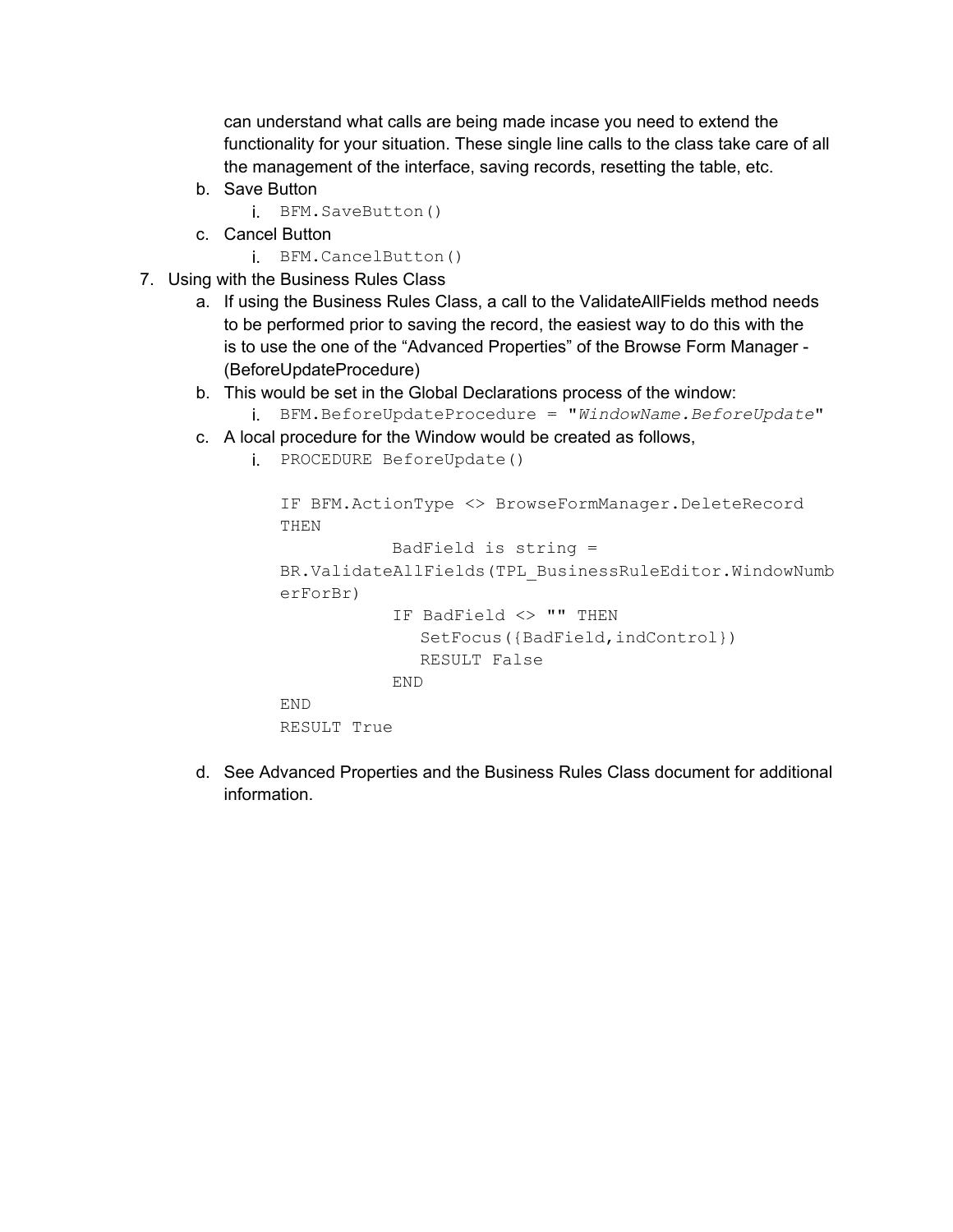### <span id="page-9-0"></span>**Browse with Separate Form**

Manages a browse with a separate form window. This is the more traditional style of data entry interface. The browse can be multi select and can manage several open forms at one time.

- 1. Include *BFMSepBrowse* Code Brick in the window's *Global Declarations Event*
	- a. BFM is BrowseFormManager
		- i. Instantiates a copy of the Browse Form Manager class
	- $b.$  BFM.TheTableControl = TBL xxx..FullName
		- i. Name of the Table Control
	- $C.$  BFM. FileToUpdate =  $xxxx.$  Name
		- i. The name of the File being maintained
	- $d.$  BFM.FilePrimaryKey =  $xxx$ .xxx..Name
		- i. The name of the File Field that is the primary key of the File
	- e. BFM.TablePrimaryKey = TBL\_xxx.COL\_xxx..FullName
		- i. The name of the column in the table that holds the value of the primary key for the File. This column does not have to be visible
	- f. BFM.UpdateWindow = "FRM\_xxx"
		- i. The name of the window procedure that will be the update form. *Note: This is surrounded with quotes, it is easier to type the procedure name without quotes, allowing intellisense to assist with the procedure name and then wrap it with quotes afterwards.*
	- g. BFM.ScreenType = BrowseFormManager.Separate
		- i. Sets the Class management mode for a Separate Form
- 2. Browse Buttons Add, Change, Delete
	- a. A control template is provide to populate these buttons and their class calls, and generally will not be to be changed, they are documented here so you can understand what calls are being made incase you need to extend the functionality for your situation. These single line calls to the class take care of all the management of the interface, priming records etc.
	- b. Add Button
		- i. BFM.AddButton()
	- c. Change Button
		- i. BFM.ChangeButton()
	- d. Delete Button
		- i. BFM.DeleteButton()
	- e. *Note: The Class calls are identical to those made by the Peek-A-Boo buttons, the ScreenType property tells these methods how they should handle the request*
- 3. Set Up the Form Window, this window will be a traditional style edit window.
	- a. Populate the edit controls on the window, and set their links to the database file fields.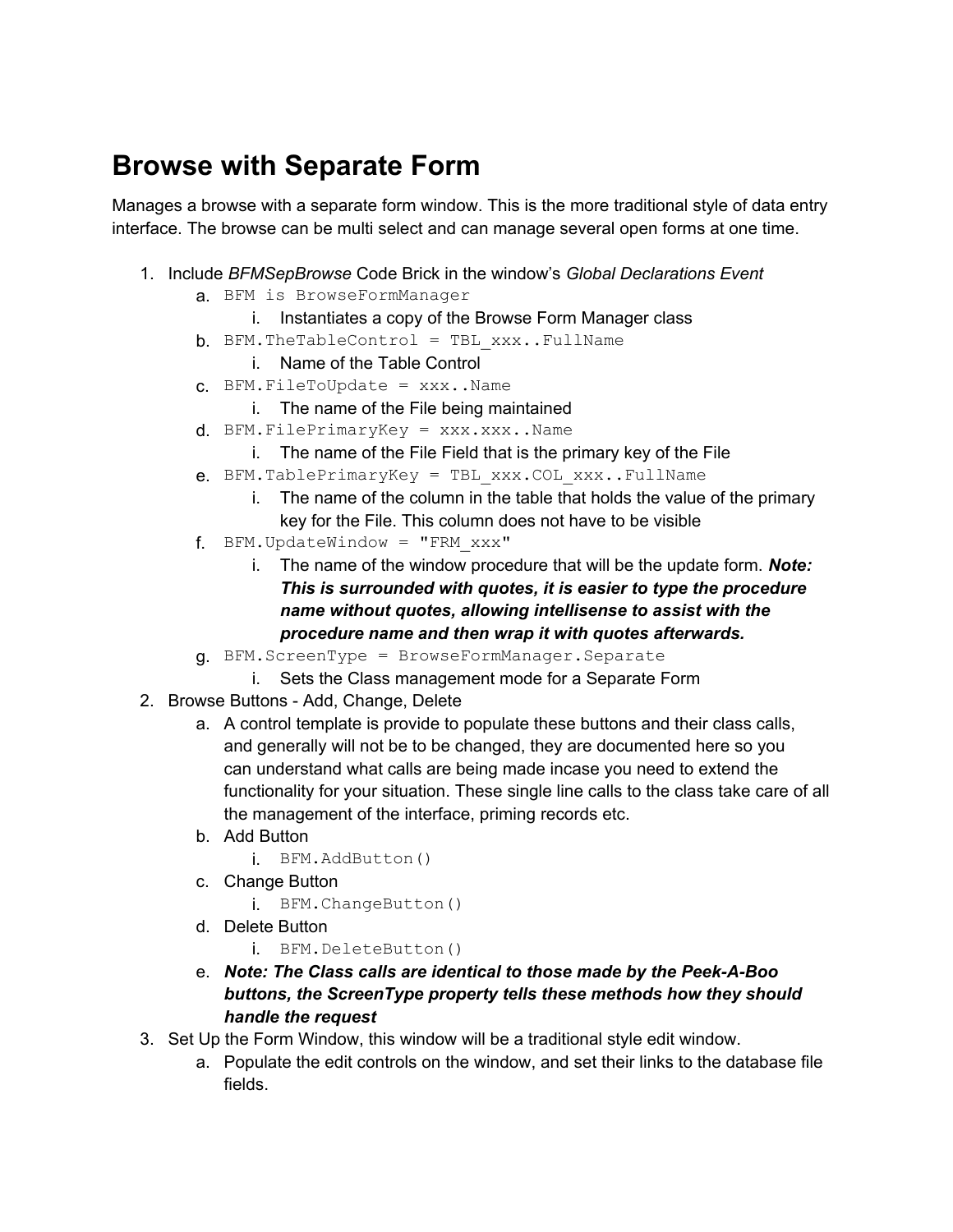- b. Include BFMSepForm Code Brick in the window's *Global Declarations Process*
	- i. PROCEDURE FRM\_xxx(inSysid,LOCAL BFM is BrowseFormManager)
		- 1. Redeclares the procedure definitional with two parameters, the primary key of the record being added, and an instance of the Browse Form Manager Class. This version of the class is instantiated with all the setting of the class managing the browse, but becomes its own copy, that is part of what allows multiple forms to be open at one time.
	- ii. BFM.FormSysId = inSysid
		- 1. Tells this instance of the class the value of the primary key
	- iii. BFM.FormInit()
		- 1. Performs all the initialization of the fetching the record, priming values on inserts and setting up the form for editing.
- 4. Form Buttons Save, Cancel
	- a. A control template (SeparateFormButtons) is provide to populate these buttons and their class calls, and generally will not be to be changed, they are documented here so you can understand what calls are being made incase you need to extend the functionality for your situation. You will notice that there are several lines of code instead of the one line class call that is used by the Peek-A-Boo Version. The Peek-A-Boo version follows nearly the same actual steps of calling the before and after update procedures its just that they are exposed via *Advanced Class Properties* instead of directly in the form as they are for the separate from.
	- b. Save Button
		- i. BFM.SaveFormPrep()
			- 1. Resyncs the database record and then moves the screen fields to the file fields.
		- ii. IF BeforeUpdateProcedure() THEN
			- 1. Calls a local procedure to provide a place to do validation code. This is coded identical to how it is code for Peek-A-Boo using the *BeforeUpdateProcedure Advance Property*.
		- iii. BFM.SaveButton()
			- 1. Does the actual updating of the database.
		- iv. AfterUpdateProcedure()
			- 1. Calls a local procedure to provide a place to perform operations after the record is saved such as updating total files etc.
		- v. BFM.RefreshTableLine(BFM.FormSysId,BFM.ActionType)
			- 1. Communicates back to the calling browse and updates and either adds the line on an insert or updates the line on an edit
		- vi. Close()
			- 1. Closes the Form
		- vii. END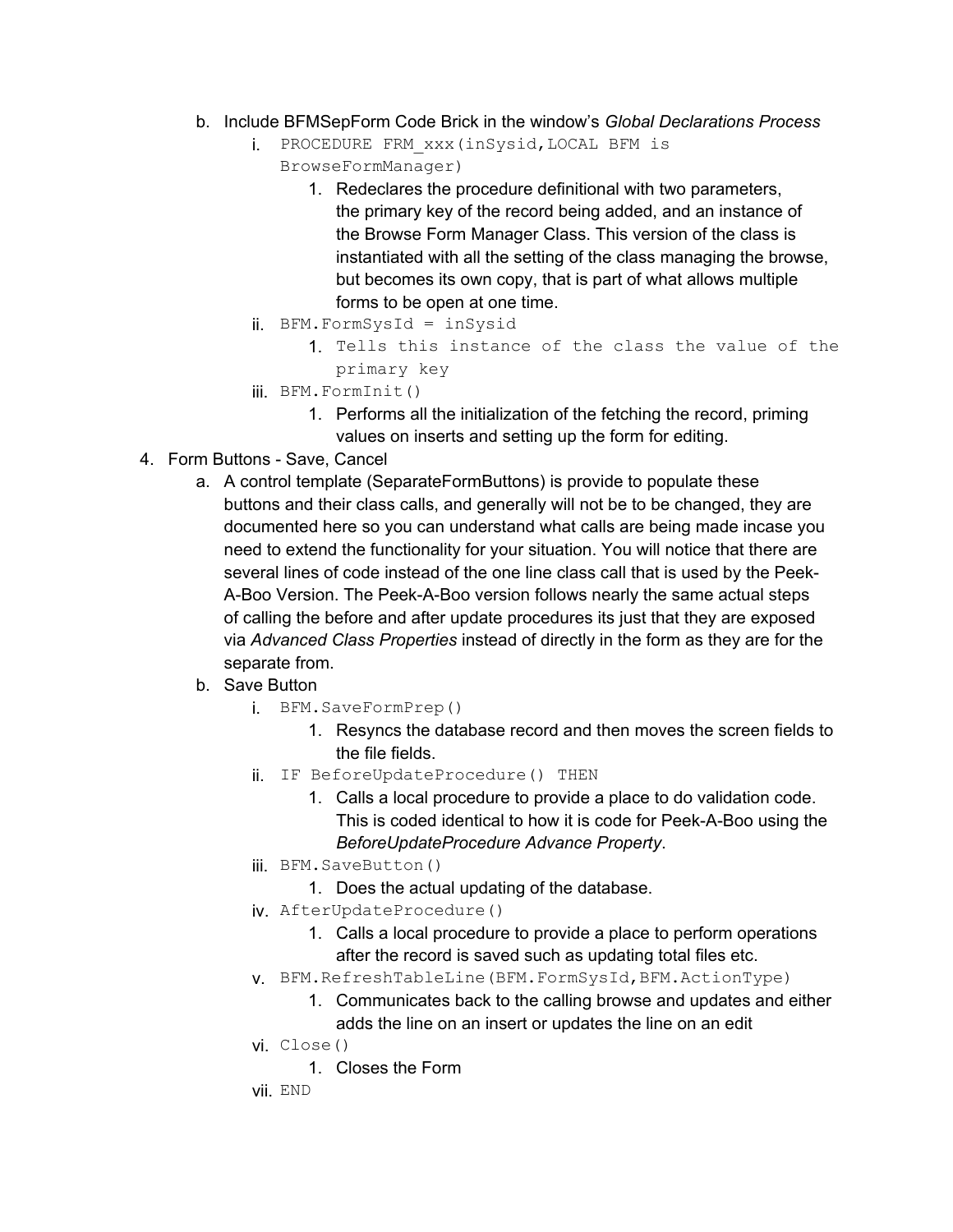- 1. End statement that corresponds to the IF statement at the beginning of the code
- c. Cancel Button
	- i. Close()
		- 1. There is no need for special code on a cancel since have done no data updating
- 5. Add the BeforeUpdateProcedure and AfterUpdateProcedure
	- a. Since the control template is coded to call these local procedures, they must exist even if there is no code in them. They are coded the exact same as the procedures that are referenced by the *Advance Class Properties* with matching names.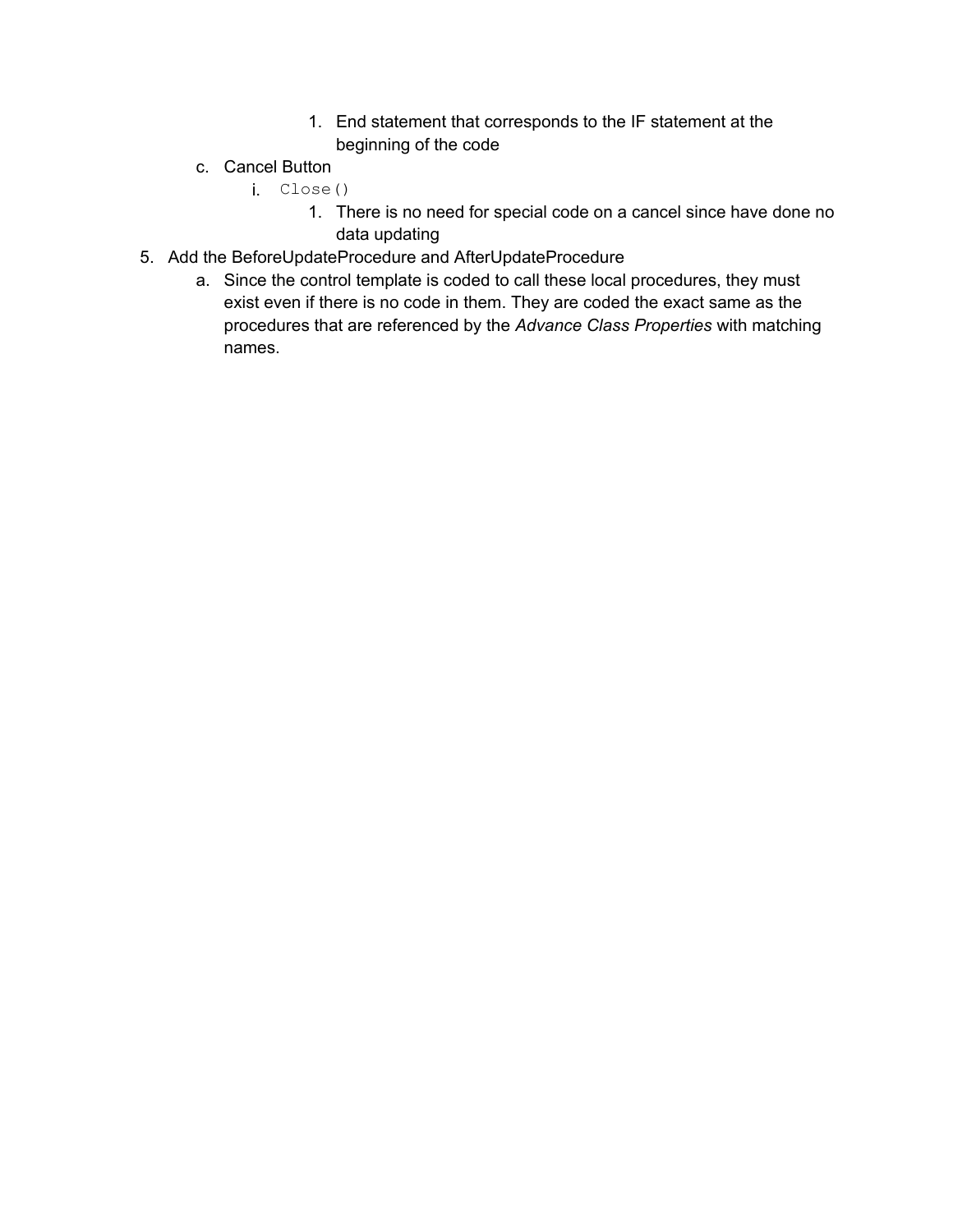# <span id="page-12-0"></span>**Edit in Place Browse**

Manages a browse that allows edit in place editing. Child Tables managed by the Child Manager class are setup slightly different and will be documented with the Child Manager Class.

- 1. Set the Properties of the Browse to allow Edit in Place
	- a. Set Initial Status on GUI tab to Editable
	- b. On the details tab
		- i. Check Cascading Input On
		- ii. Check Save During Row Exit On
- 2. Include *BFMEIP* Code Brick in the window's *Global Declarations Event*
	- a. BFM is BrowseFormManager
		- i. Instantiates a copy of the Browse Form Manager class
	- $b.$  BFM.TheTableControl = TBL  $xxxx.$ .FullName
		- i. Name of the Table Control
	- $c.$  BFM. FileToUpdate =  $xxx$ .. Name
		- i. The name of the File being maintained
	- $b.$  BFM. FilePrimaryKey =  $xxx.xxx.$  Name
		- i. The name of the File Field that is the primary key of the File
	- c. BFM.TablePrimaryKey = TBL\_xxx.COL\_xxx..FullName
		- i. The name of the column in the table that holds the value of the primary key for the File. This column does not have to be visible
	- d. BFM.FocusControl = *SC.EDT\_xxx*..FullName
		- i. The control that will gain focus when entering edit mode
	- e. BFM.ScreenType = BFM.eSeperate
		- i. Sets the Class management mode for Edit in Place
- 3. Edit In Place Buttons Add, Change, Delete
	- a. A control template is provide to populate these buttons and their class calls, and generally will not be to be changed, they are documented here so you can understand what calls are being made incase you need to extend the functionality for your situation. These single line calls to the class take care of all the management of the interface, priming records etc.
	- b. Add Button
		- i. BFM.AddButtonEIP()
	- c. Change Button
		- i. BFM.SetControlFocus()
	- d. Delete Button
		- i. BFM.DeleteButton()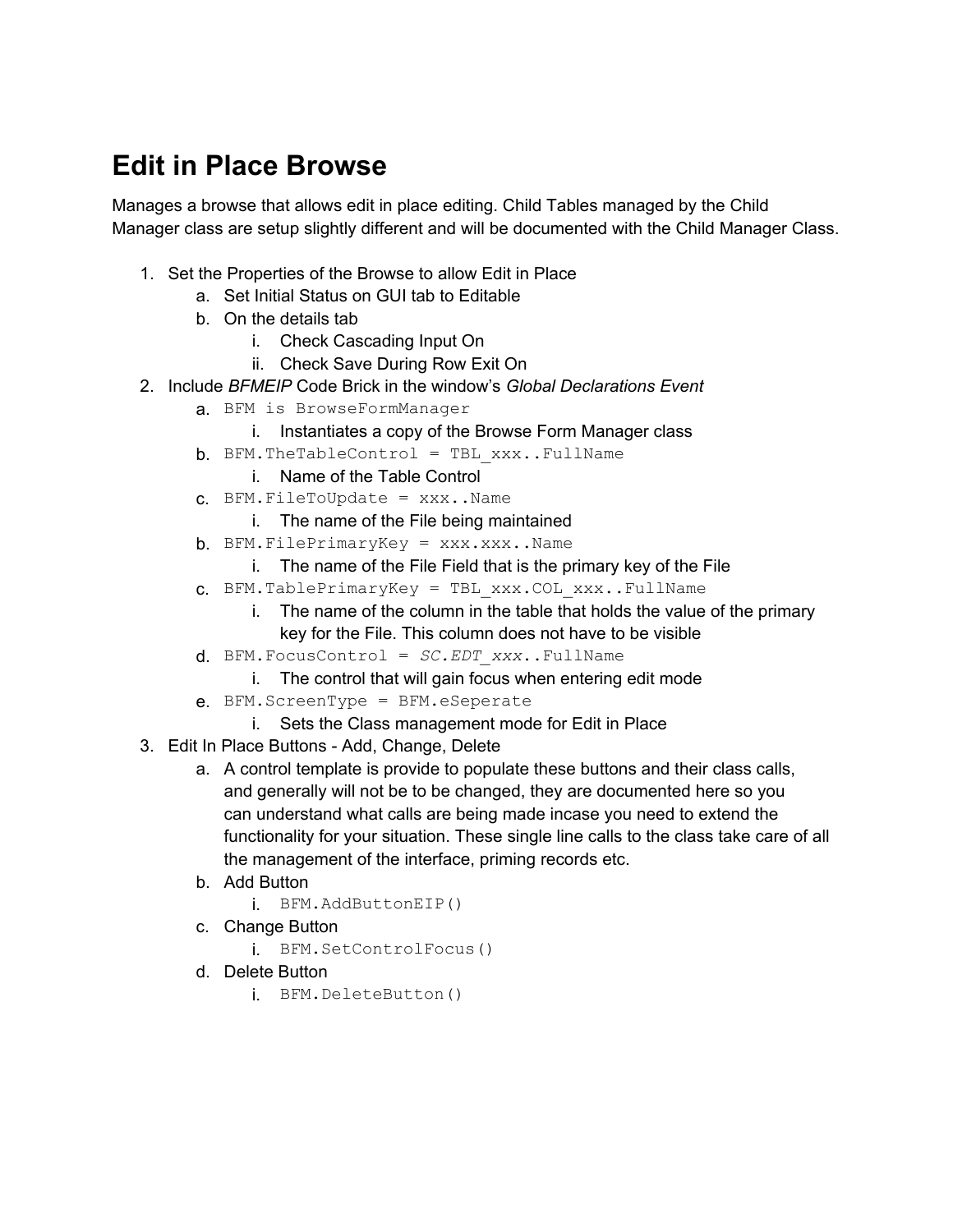# <span id="page-13-0"></span>**Tabbed Interface**

Manages a browse that is hosted inside a tab control, and the forms will be opened as additionals tabs. The browse can be multi select and can manage several open forms at one time. Much of the setup of the Tabbed Interface is similar to the Separate Browse Form because technically they are separate, as the forms are really a separate internal window being displayed inside the tab control. It may seem a little daunting to setup the first time but once you have set up one, you can create a "template" that contains most of the controls required. Currently the class supports having 5 forms (tabs) open at once. When the window is first displayed the five form tabs are hidden. When a form is requested one of the tabs is made visible and the form is displayed inside an internal window on that tab, the caption of the tab is set to one of the columns of the browse. If all 5 tabs are already displayed a window will give the user the opportunity to replace one of the open tabs with the new requested record. When saving or canceling a form, the tab will be hidden again. The demo application has a fully functioning example.

- 1. The entire "window" is hosted inside a tab control.
	- a. The first tab will have all the control that would normally be on a "Separate Browse"
	- b. Create 5 additional tabs, on each of these tabs add an internal window control that uses the entire area of the tab.
- 2. Include *BFMTabBrowse* Code Brick in the window's *Global Declarations Event*
	- a. BFM is BrowseFormManager
		- i. Instantiates a copy of the Browse Form Manager class
	- $b.$  BFM.TheTableControl = TBL  $xxx. . FullName$ 
		- i. Name of the Table Control
	- $c.$  BFM. FileToUpdate =  $xxx$ . Name
		- i. The name of the File being maintained
	- $d.$  BFM.FilePrimaryKey =  $xxx.xxx.$ Name
		- i. The name of the File Field that is the primary key of the File
	- e. BFM.TablePrimaryKey = TBL\_xxx.COL\_xxx..FullName
		- i. The name of the column in the table that holds the value of the primary key for the File. This column does not have to be visible
	- f. BFM.UpdateWindow = "IFRM\_xxx"
		- i. The name of the window procedure that will be the update form. *Note: This is surrounded with quotes, it is easier to type the procedure name without quotes, allowing intellisense to assist with the procedure name and then wrap it with quotes afterwards.*
		- ii. This must be an internal window, it will be hosted inside the internal window controls that you placed on the 2 - 6th tabs of the tab control.
	- g. BFM.ScreenType = BrowseFormManager.Tabbed
		- i. Sets the Class management mode for a Tabbed Interface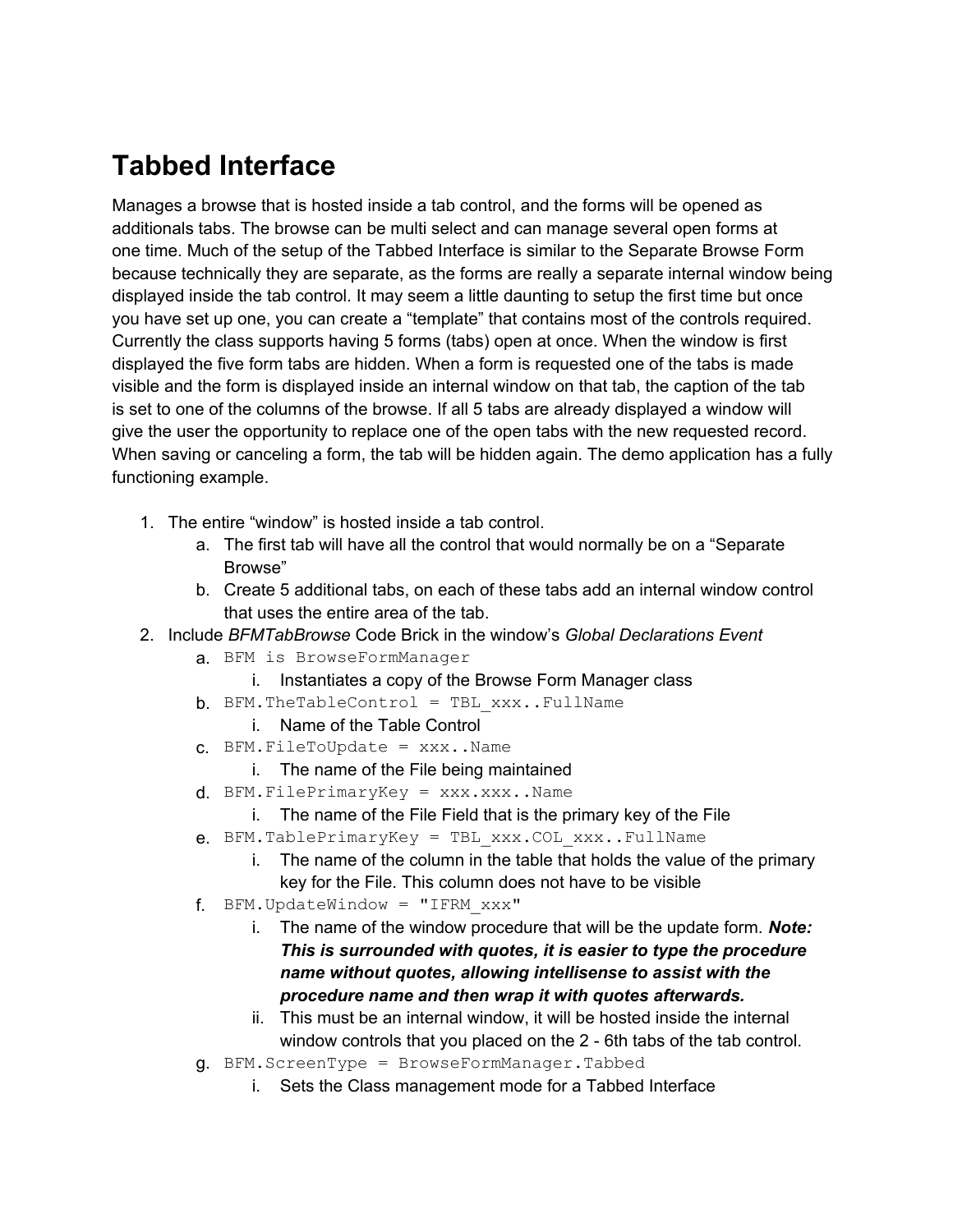- $h$ . BFM.TabControl = TAB BFM..FullName
	- i. The name of the tab control
- i. BFM.SetInternalWindowControl(1,IW\_CustomerForm2..FullName)
- j. BFM.SetInternalWindowControl(2,IW\_CustomerForm3..FullName)
- k. BFM.SetInternalWindowControl(3,IW\_CustomerForm4..FullName)
- l. BFM.SetInternalWindowControl(4,IW\_CustomerForm5..FullName)
- m. BFM.SetInternalWindowControl(5,IW\_CustomerForm6..FullName)
	- i. These 5 lines set the name of the Internal Window Controls on tabs 2 6.
- n. BFM.ColumnForCaption = TBL\_xxx.COL\_xxx..FullName
	- i. The column from the browse that will be used to set the caption of a tab when a form is added and the tab is displayed.
- 3. Browse Buttons Add, Change, Delete
	- a. A control template is provide to populate these buttons and their class calls. This is the same Control template as the SeparateBrowseButtons and generally will not be to be changed, they are documented here so you can understand what calls are being made incase you need to extend the functionality for your situation. These single line calls to the class take care of all the management of the interface, priming records etc.
	- b. Add Button
		- i. BFM.AddButton()
	- c. Change Button
		- i. BFM.ChangeButton()
	- d. Delete Button
		- i. BFM.DeleteButton()
- 4. Set Up the Form Window, this window will be a traditional style edit window, except it will be an Internal Window
	- a. Populate the edit controls on the window, and set their links to the database file fields.
	- b. Include BFMSepForm Code Brick in the window's *Global Declarations Process.*  Note this is the Separate Code brick because the code is the same.
		- i. PROCEDURE FRM\_xxx(inSysid,LOCAL BFM is
			- BrowseFormManager)
				- 1. Redeclares the procedure definitional with two parameters, the primary key of the record being added, and an instance of the Browse Form Manager Class. This version of the class is instantiated with all the setting of the class managing the browse, but becomes its own copy, that is part of what allows multiple forms to be open at one time.
		- ii. BFM.FormSysId = inSysid
			- 1. Tells this instance of the class the value of the primary key
		- iii. BFM.FormInit()
			- 1. Performs all the initialization of the fetching the record, priming values on inserts and setting up the form for editing.
- 5. Form Buttons Save, Cancel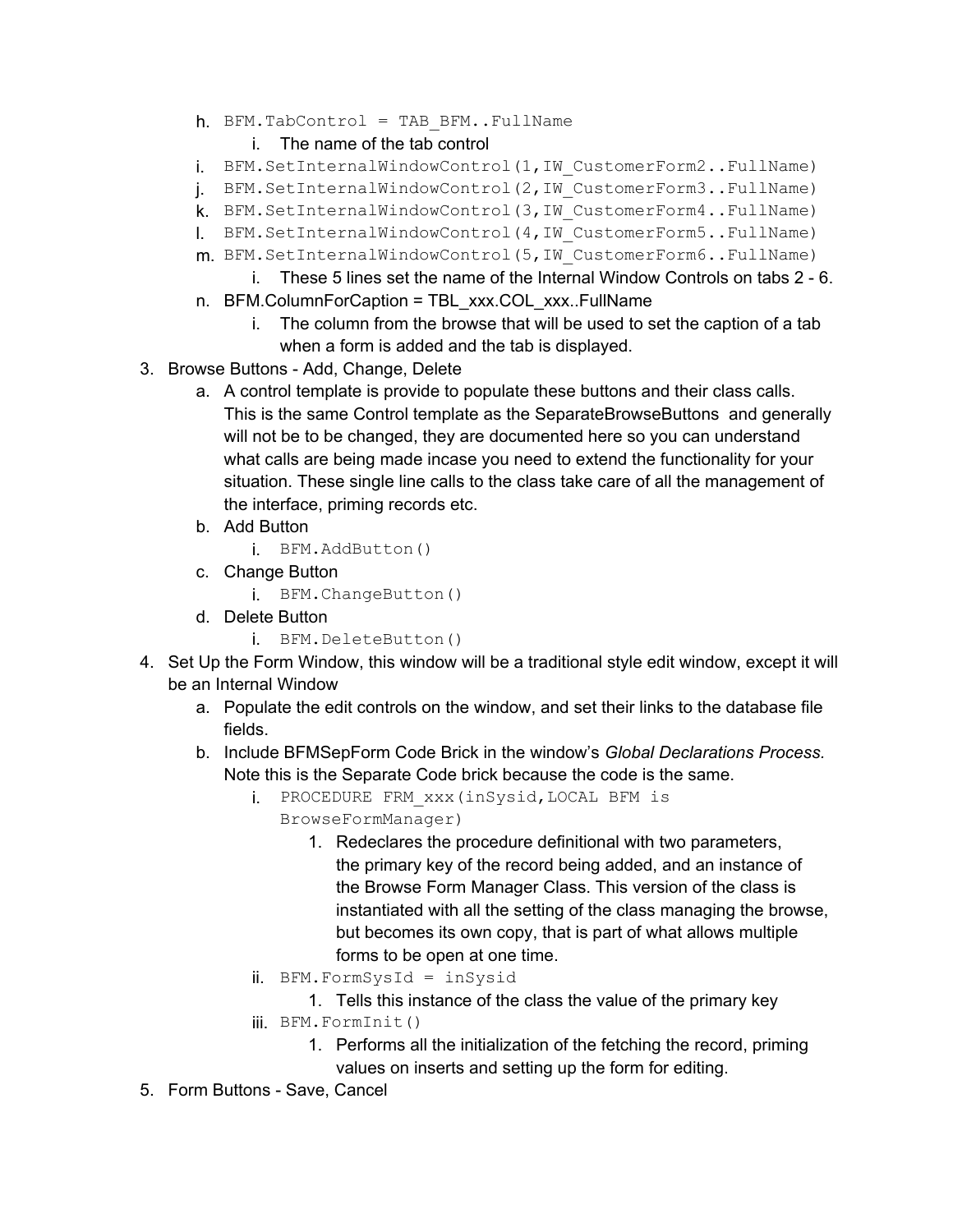- a. A control template (TabbedFormButtons) is provide to populate these buttons and their class calls, and generally will not be to be changed, they are documented here so you can understand what calls are being made incase you need to extend the functionality for your situation. The code is identical to the code for the SeparateFormButtons, except the code to close the tab, instead of the window..
- b. Save Button
	- i. BFM.SaveFormPrep()
		- 1. Resyncs the database record and then moves the screen fields to the file fields.
	- ii. IF BeforeUpdateProcedure() THEN
		- 1. Calls a local procedure to provide a place to do validation code. This is coded identical to how it is code for Peek-A-Boo using the *BeforeUpdateProcedure Advance Property*.
	- iii. BFM.SaveButton()
		- 1. Does the actual updating of the database.
	- iv. AfterUpdateProcedure()
		- 1. Calls a local procedure to provide a place to perform operations after the record is saved such as updating total files etc.
	- v. BFM.RefreshTableLine(BFM.FormSysId,BFM.ActionType)
		- 1. Communicates back to the calling browse and updates and either adds the line on an insert or updates the line on an edit
	- vi. BFM.CloseTheTab(BFM.CurrentTab)
		- 1. Closes the Form and hide the tab
	- vii. END
		- 1. End statement that corresponds to the IF statement at the beginning of the code
- c. Cancel Button
	- i. BFM.CloseTheTab(BFM.CurrentTab)
		- 1. There is no need for special code on a cancel since have done no data updating
- 6. Add the BeforeUpdateProcedure and AfterUpdateProcedure
	- a. Since the control template is coded to call these local procedures, they must exist even if there is no code in them. They are coded the exact same as the procedures that are referenced by the *Advance Class Properties* with matching names.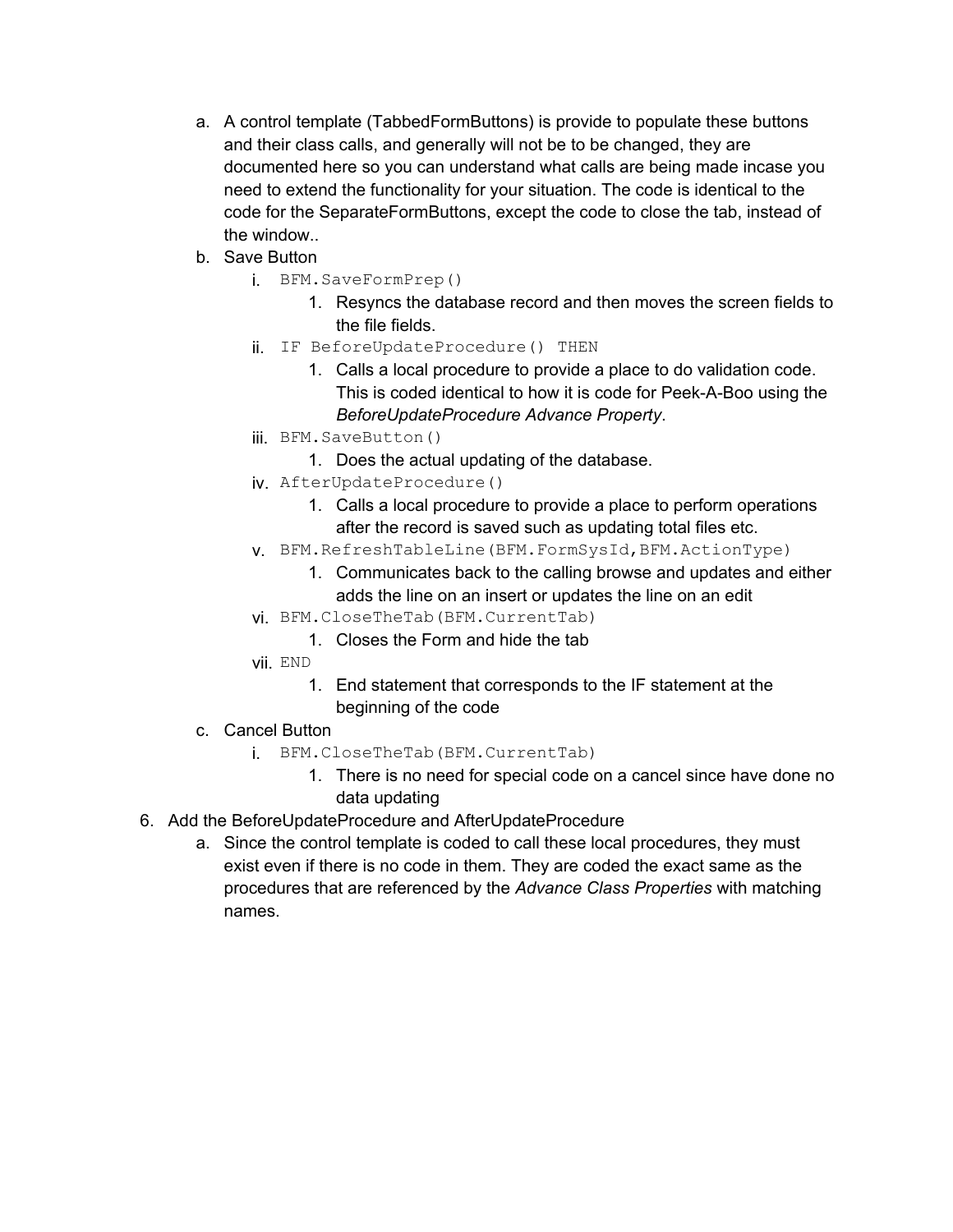# <span id="page-16-0"></span>**Properties**

*Note: Private Properties are not documented.*

#### **ActionType**

The current file action of the class, uses constants eAdd, eChange, eDelete, eViewOnly

#### **AfterUpdateProcedure**

If specified this procedure will be executed after to saving the record. This provides a great place to perform special processing of related file, etc..

#### **BeforeUpdateProcedure**

If specified this procedure will be executed prior to saving the record. If it returns true then the save will be performed, If it returns false then the save will not be performed and the form will remain in edit mode. This provides a great place to perform validation prior to saving.

#### **BlankTestColumn**

Table Control column to be tested when using Edit in Place. If this column is blank then a record will not be added. This prevents getting blank records when a user enters into a new row before saving

#### **ChildLookupsProcedure**

If specified this procedure will be executed after the primary record of the table control is fetched, during a row selection. This provides a great place records related lookup table buffers if needed.

#### **ColumnForCaption**

Table column used when creating the caption for the from tabs of the tabbed interface.

#### **ControlToHide**

Used with Peek-a-Boo Form. This is the control containing the form that will be hidden during the Peek-a-Boo effect. Generally this will be a Super Control or Tab control.

#### **ControlToHide**

Used with Peek-a-Boo Form. Control that should be moved when Peek-a-Boo is in effect. Generally this will be the control template containing the Add, Change and Delete Buttons.

#### **CurrentTab**

The tab that the current form is hosted in when using the tabbed interface.

#### **FilePrimaryKey**

The database table field that is the primary key of the file.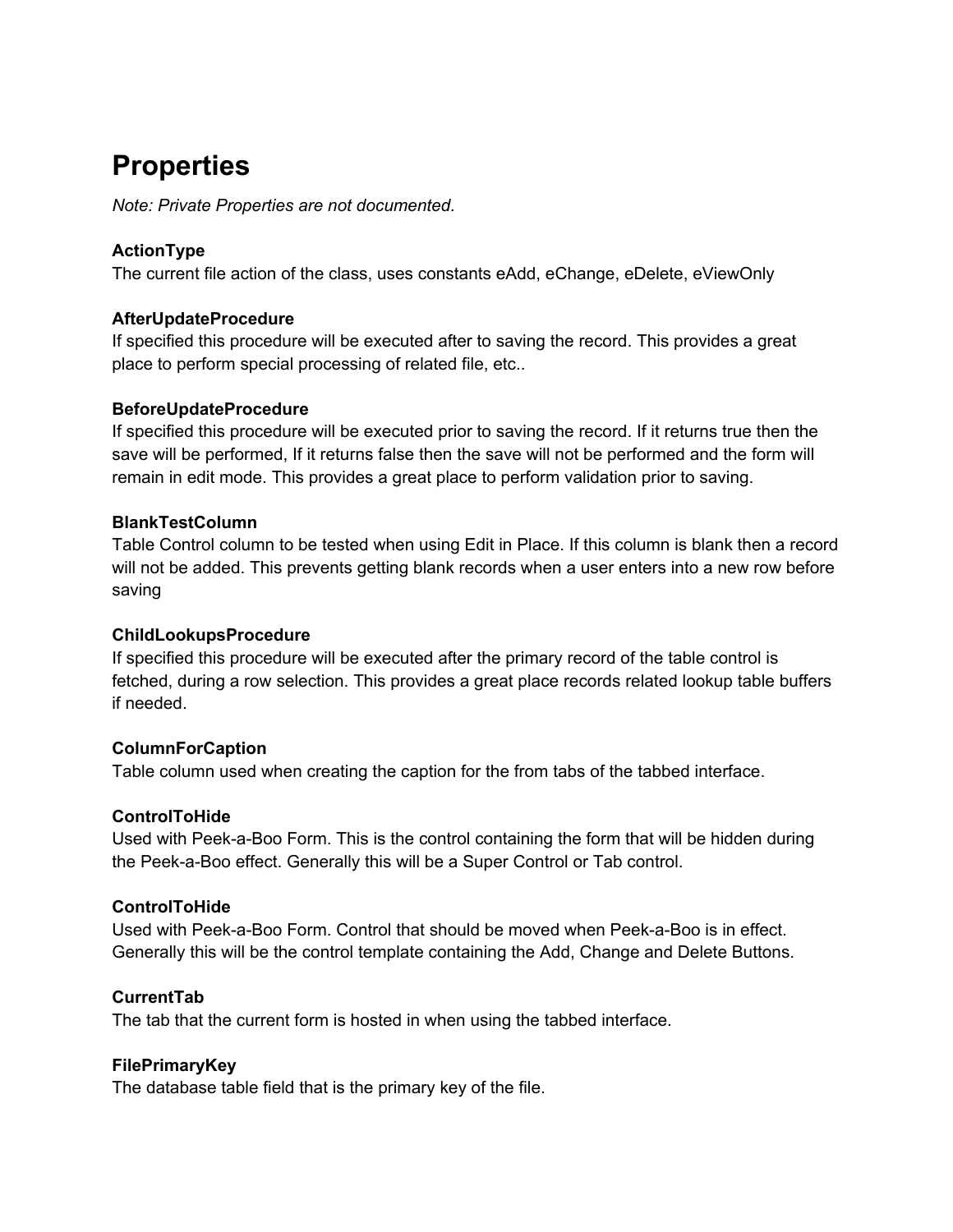#### <span id="page-17-0"></span>**FileToUpdate**

The database table that will be maintained by the class

#### **FocusControl**

Edit control that will receive focus when the Peek-a-Boo form is in edit mode.

#### **FormSysId**

The primary key value to be used by the separate form. The separate form manages its own context of the record, so that multiple forms can be opened at once, and the browse can be operated while forms are open. This will be used by the to retrieve the correct record on the form. A value of 0 triggers an insert action.

#### **InternalWindowControl**

Used with Tabbed interface. The internal control that will host the internal window for the form.

#### **PeekaBooContainerControl**

Used with Peek-a-Boo Form. This is the control will be reset when inserting a new record. General this will be the same as the ControltoHide, but not always. For instance if displaying Child Tables in Tabs as part of the Peek-a-Boo form, the tab control would be the ControlToHide, but you would need to wrap the edit fields of the form inside a Super Control and use that as the PeekaBooContainerControl so that they can be reset on Insert. Reseting the tab control would interfere with the performance of the child tables in the other tabs.

#### **PeekABooState**

Controls the visibility of the Peek-a-Boo form.

#### **PrimeProcedure**

If specified this procedure will be executed when setting up a form for insert. This is a great place to setup default values, etc.

#### **RefreshStyle**

How the table refreshes, after an update, either one of the WinDev constants for TableDisplay (taInit,taCurrentRecord,taCurrentSelection, etc.) or None for no refresh. The default value depends on the type of browse and if QBE is present or not, unless you are trying to achieve a specific effect you will likely not need to manually set this property.

#### **ScreenType**

The type of interface being managed, uses the following equates: PeekaBoo, EIP, Separate, **Tabbed**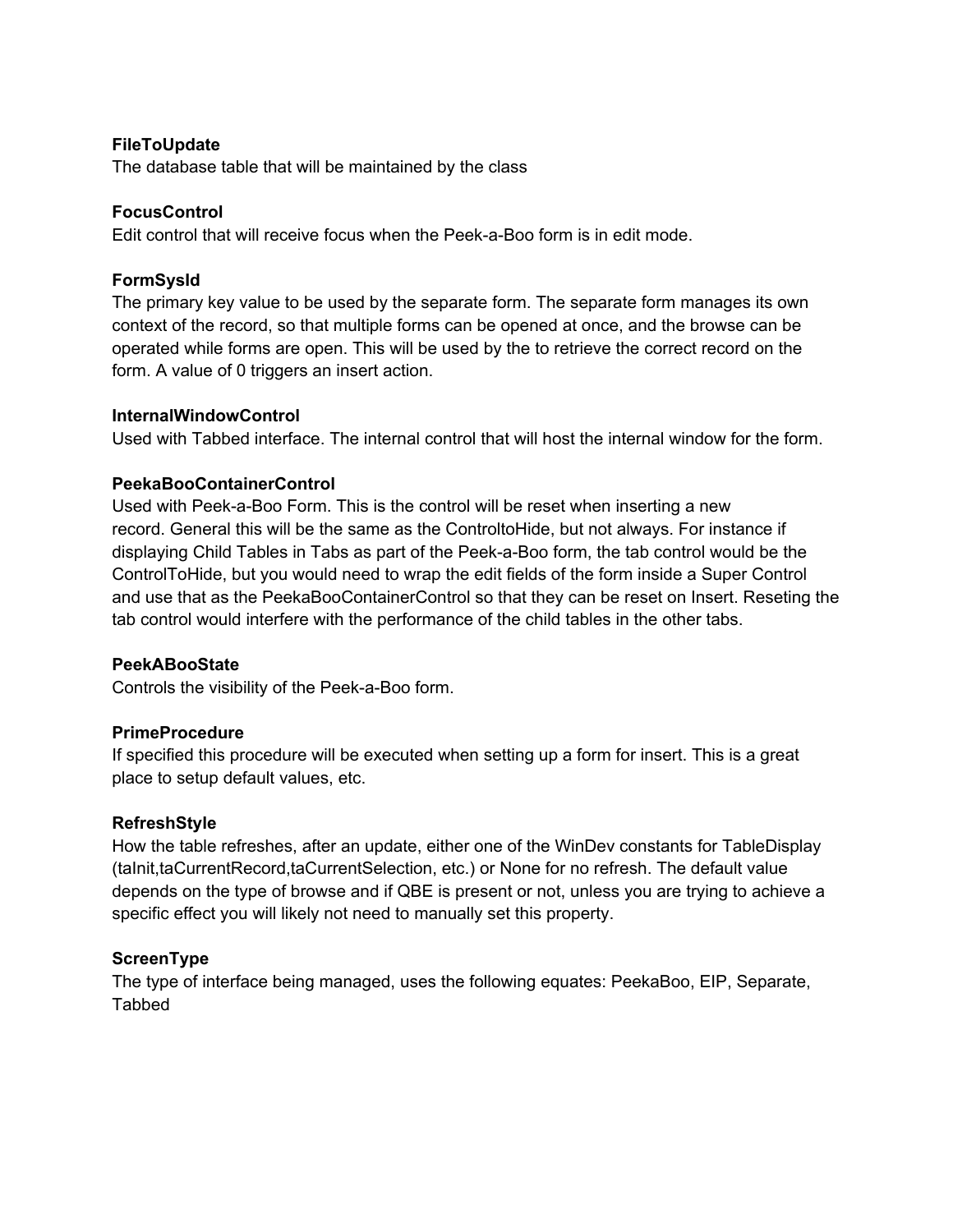#### <span id="page-18-0"></span>**TabControl**

Used with Tabbed interface. This is the tab control that is used for the browse and the forms.

#### **TablePrimaryKey**

This is the table control column that contains the value of the primary key for the table being maintained. The column can be hidden.

#### **TheTableControl**

The table control being managed by the class.

#### **UpdateWindow**

The name of the window that contains the form. For the Tabbed interface this is an internal window. For the separate form interface this is a true window.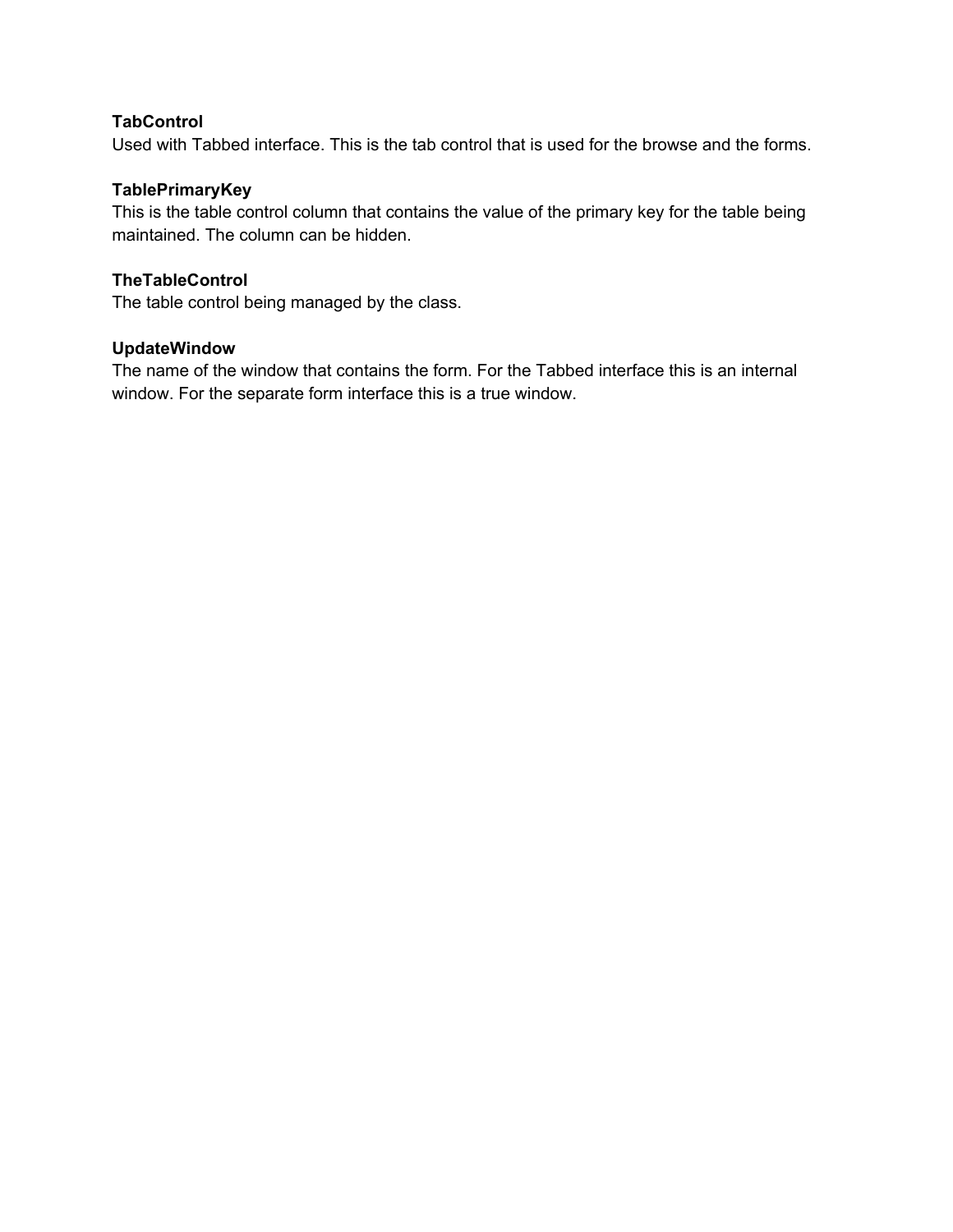# <span id="page-19-0"></span>**Methods**

*Note: Private methods are not documented.*

#### **AddButton**

Starts the Add action on Separate, Tabbed, and Peek-a-Boo interfaces. Called from the Insert button.

#### **AddButtonEIP**

Starts the Add action on Edit in Place interface. Called from the Insert button.

#### **AddChildManager**

Lets the Browse Form Manager know that that it will be using an instance of the Child Manager Class. Multiple Child Manage Classes can be added by making more than one call to the method.

#### **AddControlToMove**

Adds a control to the list of controls to move when Peek-a-Boo form is hidden and revealed.

#### **AddDisableControl**

Adds a control to the list of controls that should be disabled when the Peek-a-Boo form is not in Edit Mode.

#### **AddGrayControl**

Adds a control to the list of controls that should be grayed when the Peek-a-Boo form is not in Edit Mode.

#### **AddHideControl**

Adds a control to the list of controls that should be hidden when the Peek-a-Boo from is hidden. This is in addition to the ControlToHide property for the main container control.

#### **ApplyChanges**

Processes all the edits and writes them to the database for Edit in Place. Called from the Apply Button.

#### **BrowseRowSelect**

Should be called in the Row Select event of the Table Control when using the Peek-a-Boo form.

#### **CancelButton**

Cancels the Edit Mode of a Peek-a-Boo Form. **ChangeButton**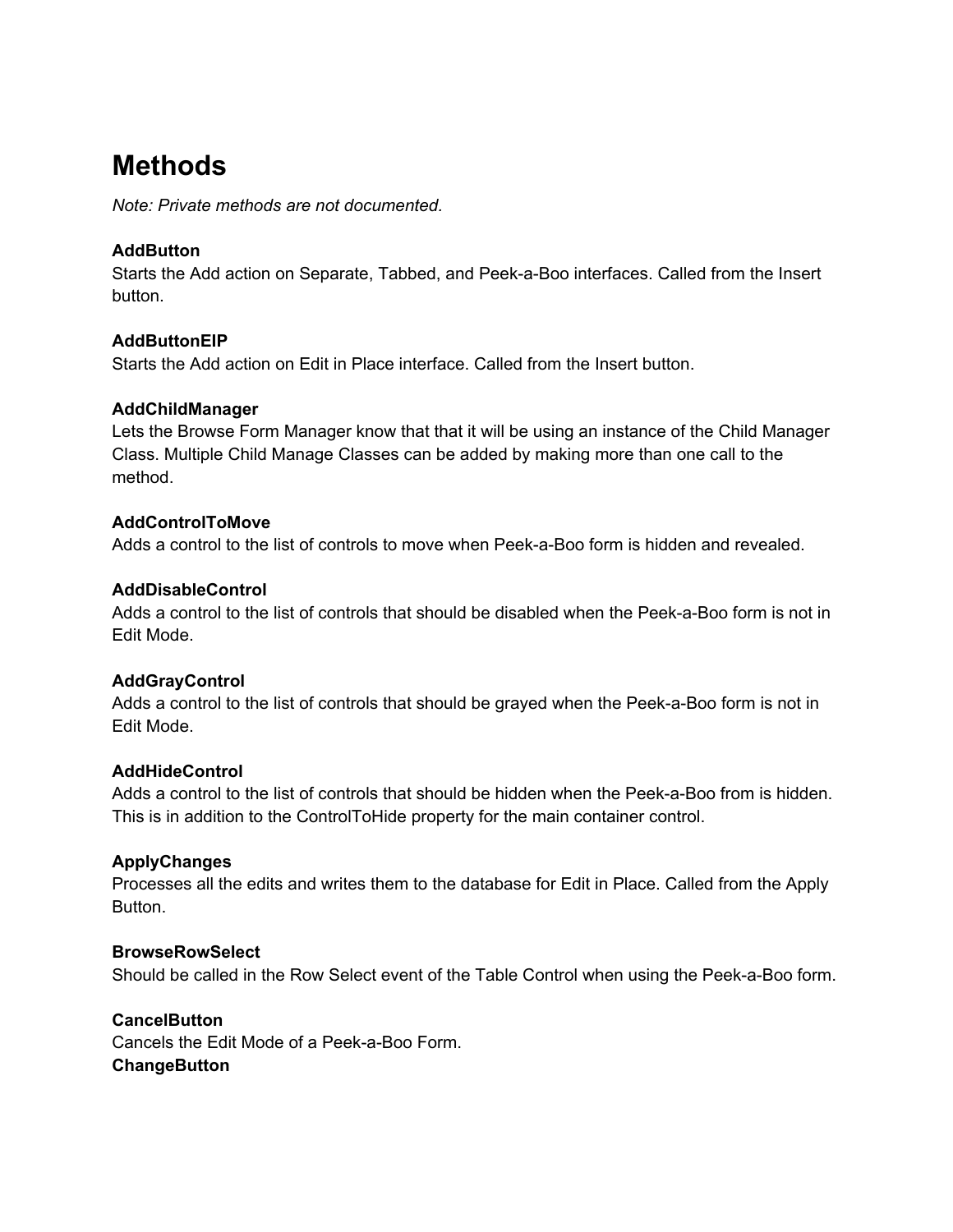<span id="page-20-0"></span>Starts the Edit action on Separate, Tabbed, and Peek-a-Boo interfaces. Called from the Change button.

#### **CloseTheTab**

Close a Form Tab when using the Tabbed Interface.

#### **DeleteButton**

Starts the Delete action on all interfaces. Called from the Delete button.

#### **FormInit**

Called from the form of the Separate and Tabbed Interface initialize the record buffer.

#### **RefreshTableLine**

Refreshes the line in the table control when the separate or tabbed form is saved.

#### **SaveButton**

Save the record on all interfaces. Called from the Save button.

#### **SaveFormPrep**

Called to resync the database record prior to performing the validation and save logic on separate and tabbed interfaces.

#### **SetControlFocus**

Sets Focus to the Control specified by the related property for Peek-a-Boo forms. Also sets focus the table column for Edit in Place interfaces.

#### **ShowHideForm**

Toggles the Peek-a-Boo Forms visibility status.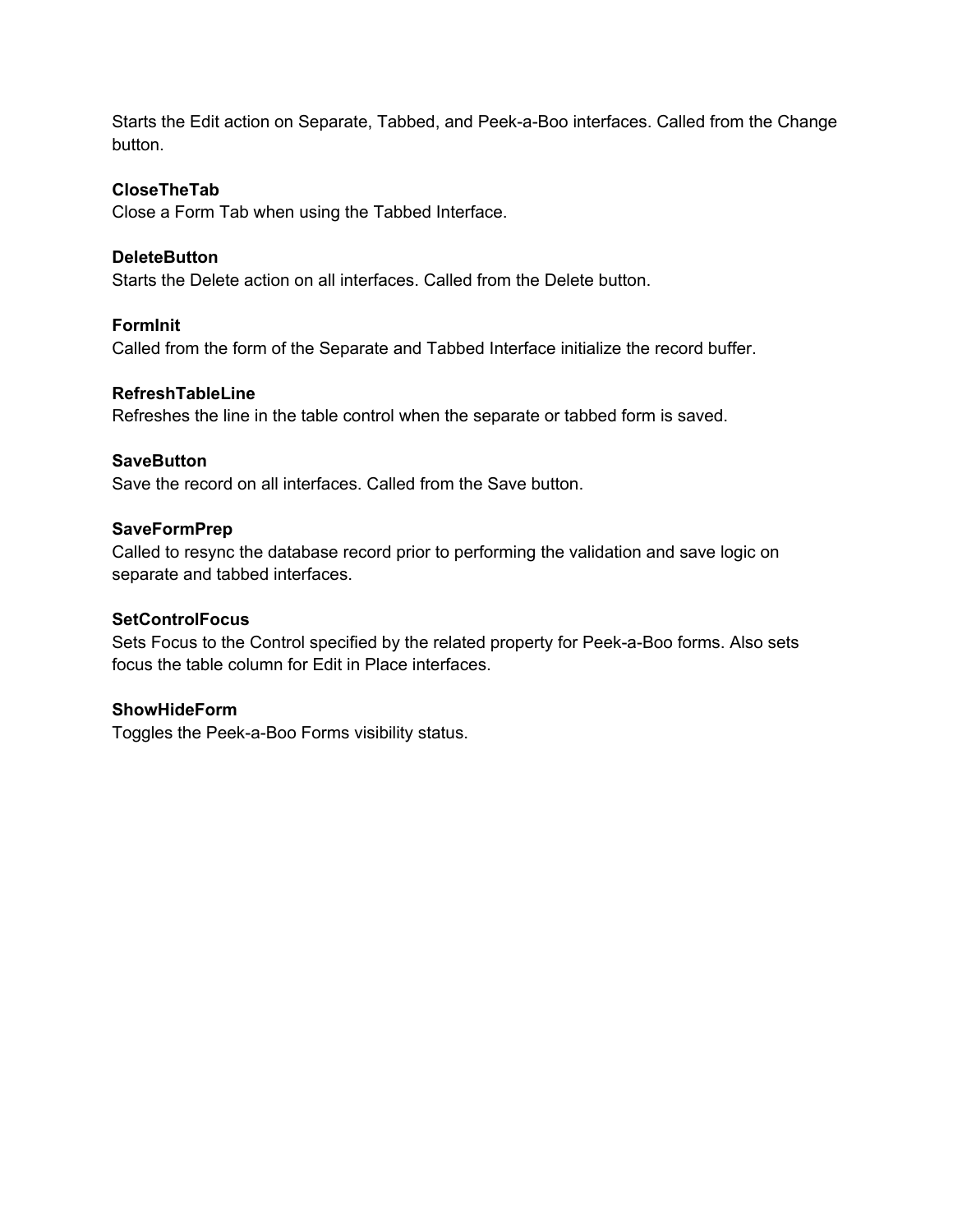# <span id="page-21-0"></span>**Equates**

**PeekaBoo** Sets the ScreenType to the PeekaBoo Interface

**EIP** Sets the ScreenType to the Edit in Place Interface

**Separate**  Sets the ScreenType to the Separate Browse/Form Interface

**Tabbed**  Sets the ScreenType to the Tabbed Interface

**AddRecord**  Record Add Mode

**ChangeRecord**  Record Change Mode

**DeleteRecord**  Record Delete Mode

**ViewRecord**  Record View Mode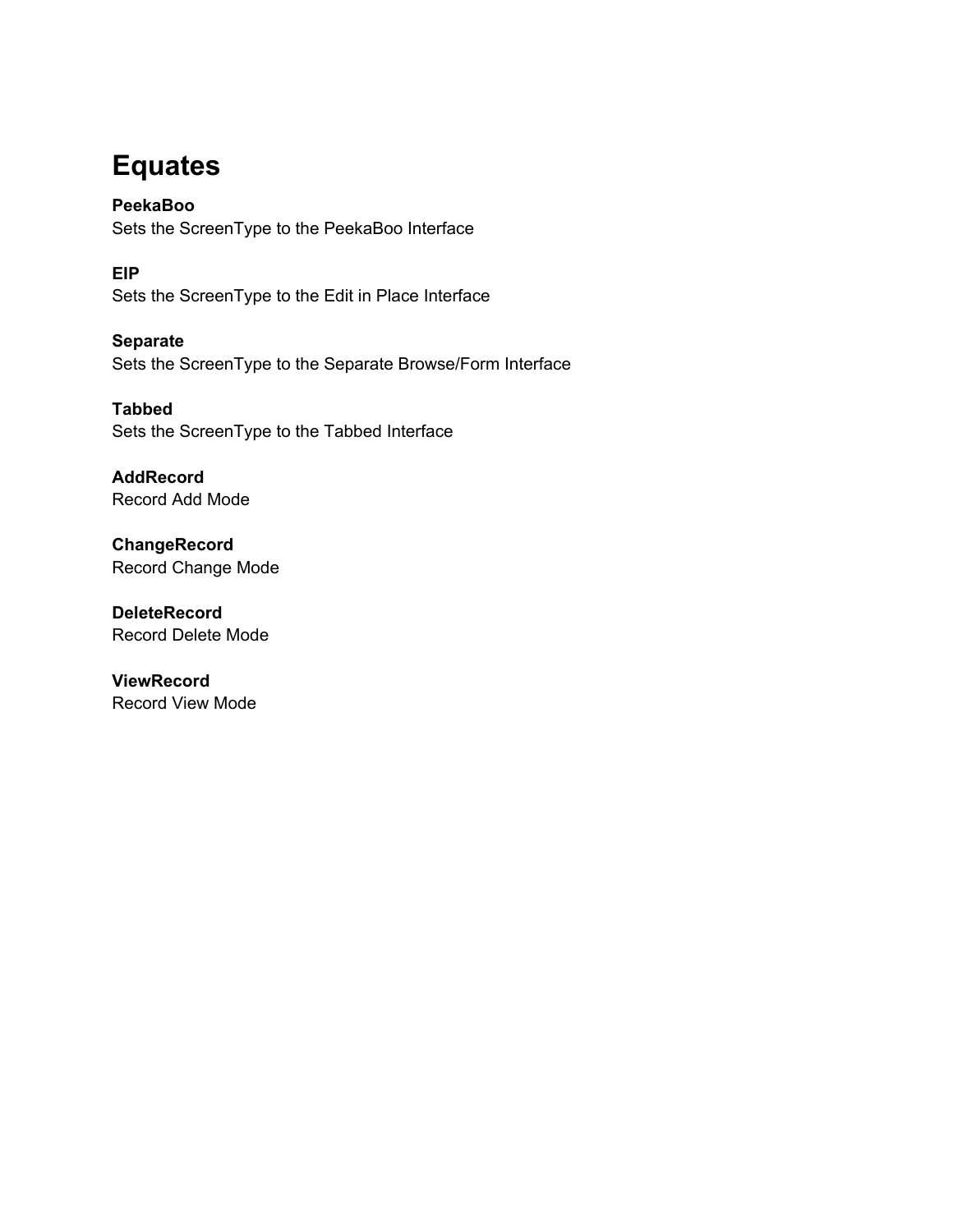# <span id="page-22-0"></span>**Code Bricks**

#### **BFMEIP - BFM Edit in Place Declaration**

Instantiates a copy of the Browse Form Manager class and sets it up to manage an Edit in Place Browse

#### **BFMPeek - BFM Peek-a-Boo Declaration**

Instantiates a copy of the Browse Form Manager class and sets it up to manage a Peek-A-Boo Browse/Form Combination Window

#### **BFMSaveDefault - BFM Save PeekABooState Default**

Uses the default manager to store the users preference for the initial mode of the Peek-A-Boo form. Should be place in the *Closing Event* of the window.

#### **BFMSepBrowse - BFM Seperate Browse Declaration**

Manages a browse with a separate form window. This is the more traditional style of data entry interface.

#### **BFMSepForm - BFM Seperate Form Declaration**

Manages the form portion of the separate browse form interface. This is the more traditional style of data entry interface.

#### **BFMTabBrowse - BFM Tabbed Browse Declaration**

Manages a browse with a forms hosted in a tab control.

#### **BFMRowSelect - BFM Browse Row Select**

Calls the BrowseRowSelect method to refresh the form as the user moves from row to row of the table. Should be place in the *Row Selection Event* of the table when using the PeekABoo interface.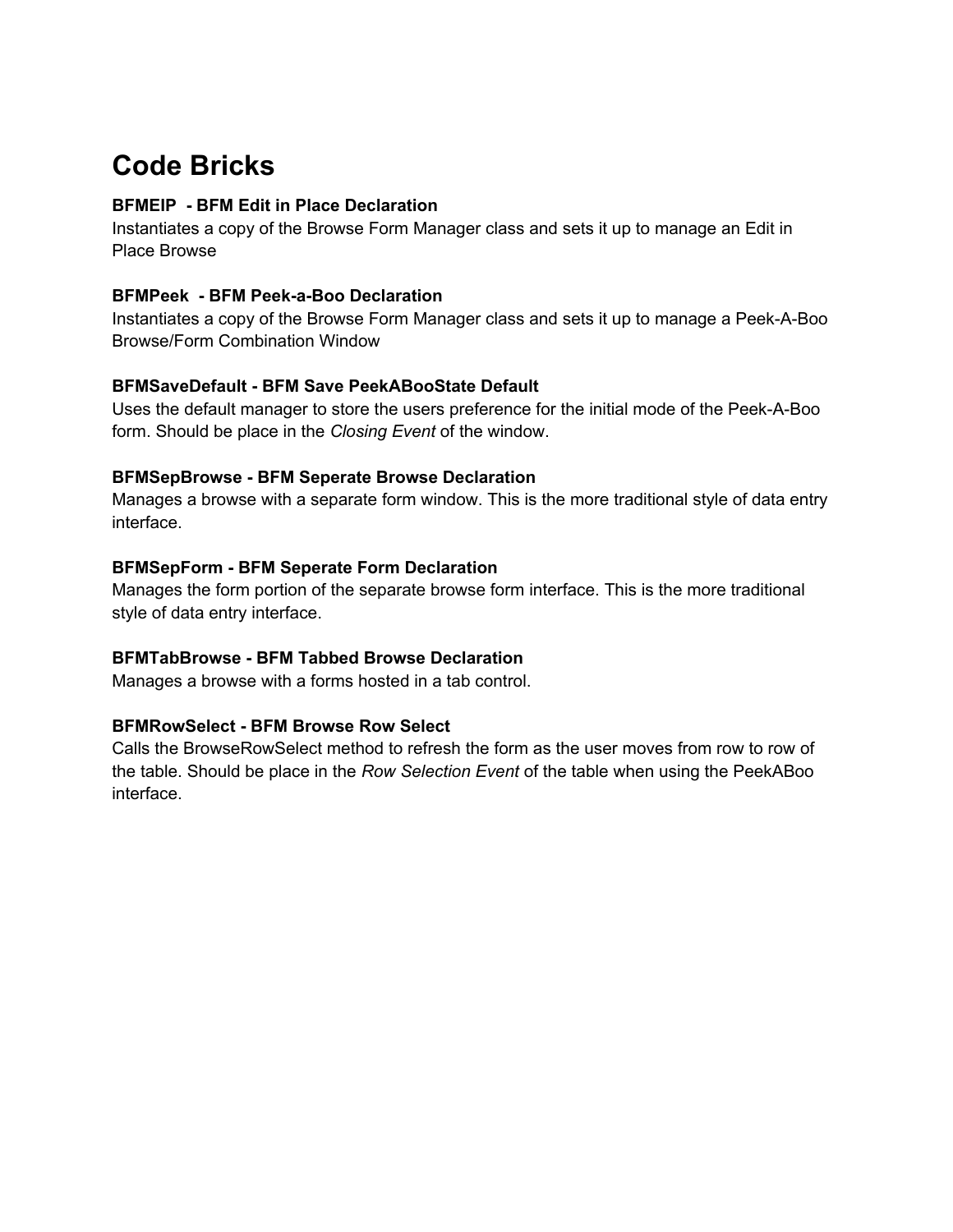# <span id="page-23-0"></span>**Control Templates**

#### **EIPButtonsFull**

Add, Change, and Delete buttons and class calls for Browse that uses an Edit in Place Interface.

#### **EIPPopup**

Adds a Popup Menu and Class calls for a Browse that uses an Edit in Place Interface.

#### **PeekABooBrowseButtons**

Add, Change, Delete and Show/Hide Form button and class calls for Peek-A-Boo windows

#### **PeekABooFormButtons**

Save and Cancel buttons and class calls for Peek-A-Boo Windows

#### **SeparateFormButtons**

Save and Cancel Buttons and class calls for Forms used with the Separate Browse/Form Interface.

#### **SeparateBrowseButtons**

Add, Change, and Delete buttons and class calls for Browse that uses a separate form window.

#### **TabbedFormButtons**

Save and Cancel Buttons and class calls for Forms used with the Tabbed Interface.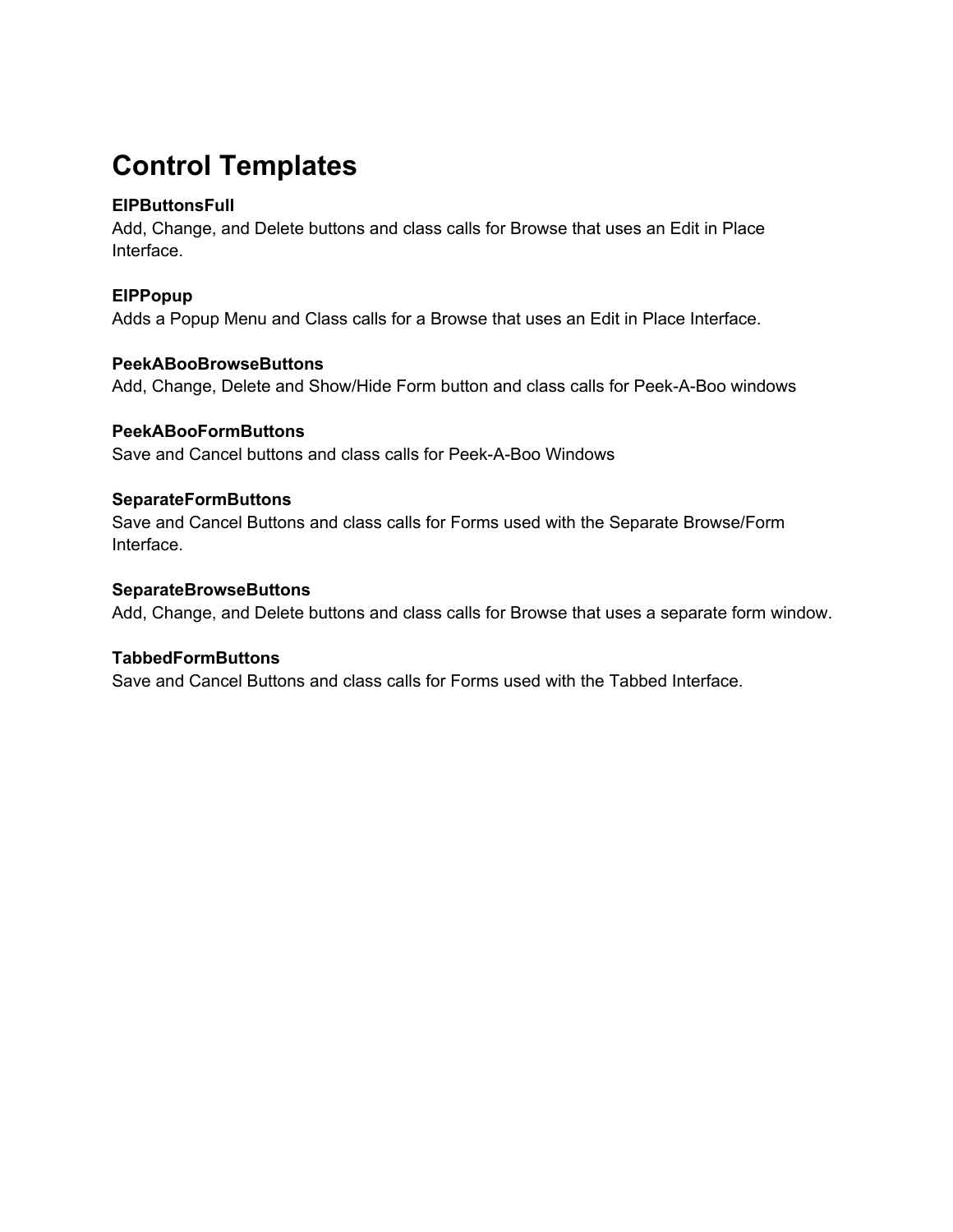# <span id="page-24-0"></span>**Child Manager Extension Class**

The Child Manager Extension Class assist with managing child tables on a window that is being managed by the Browse Form Manager Class. This is mainly use to assist with small Edit in Place child tables (such as a child table of phone numbers for a customer). The child records are maintained in memory until they are applied or the parent is saved, this provides some very nice features like the ability to add child records during the insert of the parent without worry about Referential Integrity Issues and the ability to cancel out of child table changes. Traditionally we have always had to either force the parent to be inserted first, use temporary "shadow" tables for the details, or some other workaround to manage child records correctly all leading to lots of hand code that needs to be maintained.

Follow these steps to add a child table to a window being managed.

- 1. Add the child table to the form
	- a. Both the primary key and the key to the parent table need to be columns in the table. They can be invisible if desired but they must be included.
	- b. The table needs to be marked as "Loaded in memory"
	- c. On the details tab of the child table be sure that "Cascading input" and "Save during row exit" are both unchecked.
	- d. The Table needs to be marked as Editable or Grayed, depending on what the inital state should be. By default tables are created as Selection (without edit)
	- e. The columns that will be edited need to be marked as editable
- 2. In the Global Declaration Section of the window, after the Browse Form Manager is configured, configure the Child Manager class. The Child Setup Code Brick will assist with this.
	- a. CM is ChildManager
		- i. Instantiates a copy of the Child Manager class
	- $b.$  CM.TheTableControl = TBL xxx..Name

#### i. Name of the Table Control

- $C.$  CM. Focus Control = TBL xxx.COL xxx..Name
	- i. Name of the Column to receive focus when entering edit mode
- $d.$  CM. FileToUpdate =  $xxxx$ .. Name
	- i. The name of the child file to be udpated
- e.  $CM.FilePrimaryKey = XXX.XXX$ . Name
	- i. The child files primary key field
- f. CM.TablePrimaryKey = TBL\_xxx.COL\_xxx..FullName
	- i. The name of the column that contains the primary key for the child file
- g. CM.BlankTestColumn = TBL\_xxx.COL\_xxx..FullName
	- i. If this column is blank then the row is considered to be blank and is not inserted. Edit in Place tends to create a blank record at the bottom of the table depending on how the use navigates it, this feature is to keep from treating that row as a real row.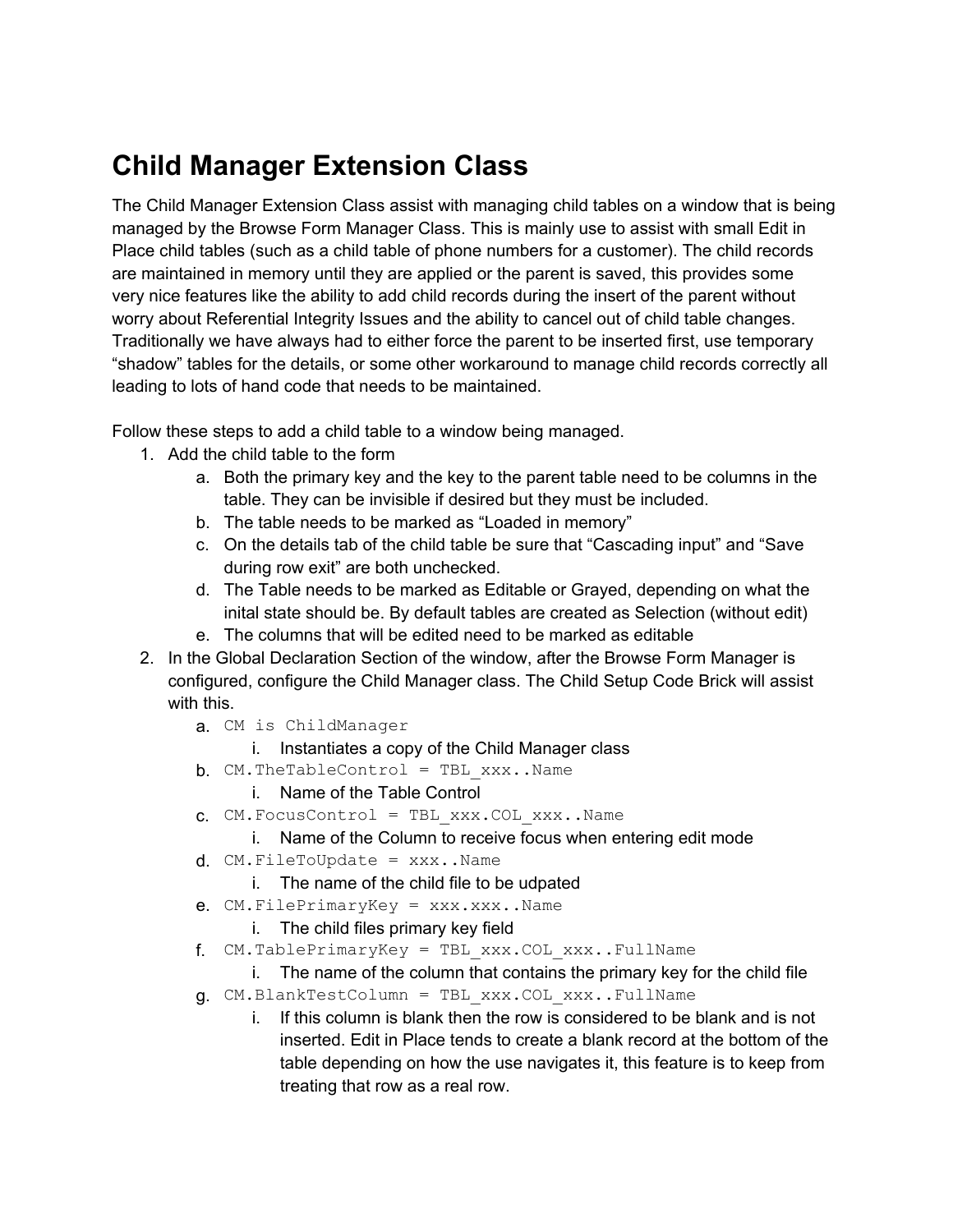- h. CM.ParentColumn = TBL\_xxx.COL\_xxx..FullName
	- i. Name of the Column that contains the ID field to the Parent
- i. CM.ParentFilePrimaryKey = "xxxx.xxxx"
	- i. Name of the file field from the parent table, the Parent column will be set to this value when inserting the rows into the database. Note: Notice this is in quotes, a trick is to enter the file name and field name without quotes, which lets intellisense assist you, then surround it with quotes afterwards.
- j. CM.ChildFileParentField = xxx.xxx..Name
	- i. The field in the child file that references the parent file
- k. BFM.AddChildManager(CM)
	- i. Lets the Browse Form Manager know that it will be managing the table, this allows it to make calls to the Child Manager Class.
- 3. Child Add Change Delete Buttons Add, Change, Delete and Apply Changes
	- a. A control template is provide to populate these buttons and their class calls, and generally will not be to be changed, they are documented here so you can understand what calls are being made incase you need to extend the functionality for your situation. These single line calls to the class take care of all the management of the interface, priming records etc.
	- b. Add Button
		- i. CM.AddButtonEIP()
	- c. Change Button
		- i. CM.SetControlFocus()
	- d. Delete Button
		- i. CM.DeleteButton()
	- e. Apply Changes Button
		- i. CM.ApplyChanges()
- 4. In the init code of the table
	- a. CM.SetChildFilter()

*Note: Multiple child files can be managed, by simply instantiating multiple versions of the class, such as CM2 is ChildManager. All the calls would then be CM2. instead of CM. And the control template code would need to be overridden to make CM2. calls as well.*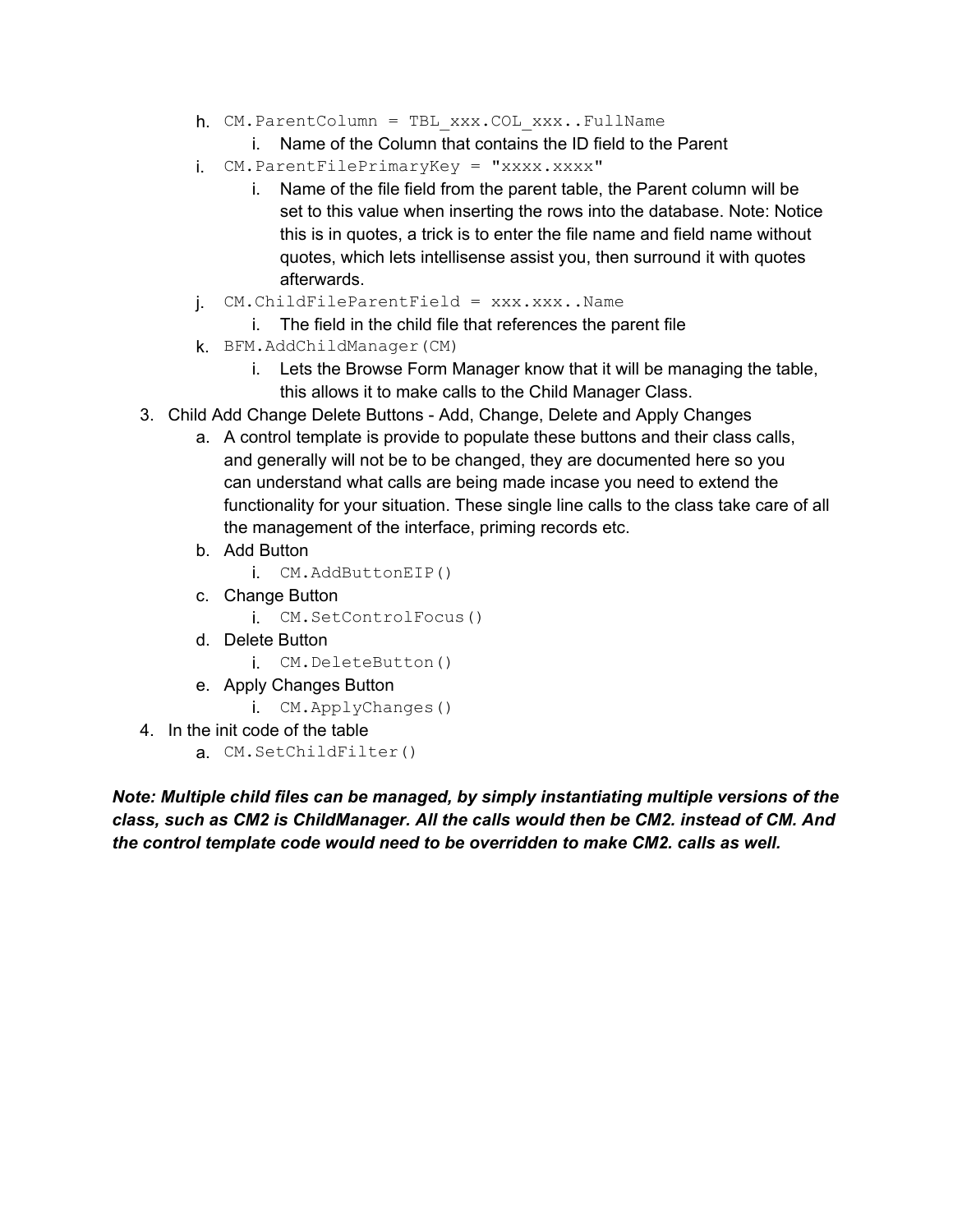# <span id="page-26-0"></span>**Properties of Child Manager Class**

*Note: Only Properties that are not the same as those of the Browse Form Manager are documented.*

#### **ChildFileParentField**

The field in the ChildTable that will hold the value of the parent table's primary key value.

#### **ParentColumn**

The column of the child table control that contains the value of the parent table's primary key value.

#### **ParentFilePrimaryKey**

The parent table's primary key field.

#### **VarialbeForFilter**

Generally not required, as ParentFilePrimaryKey is used to set the child filters, but when using the separate or tabbed interfaces, where the file buffer can not be trusted, this needs to be set to the variable used when calling the form.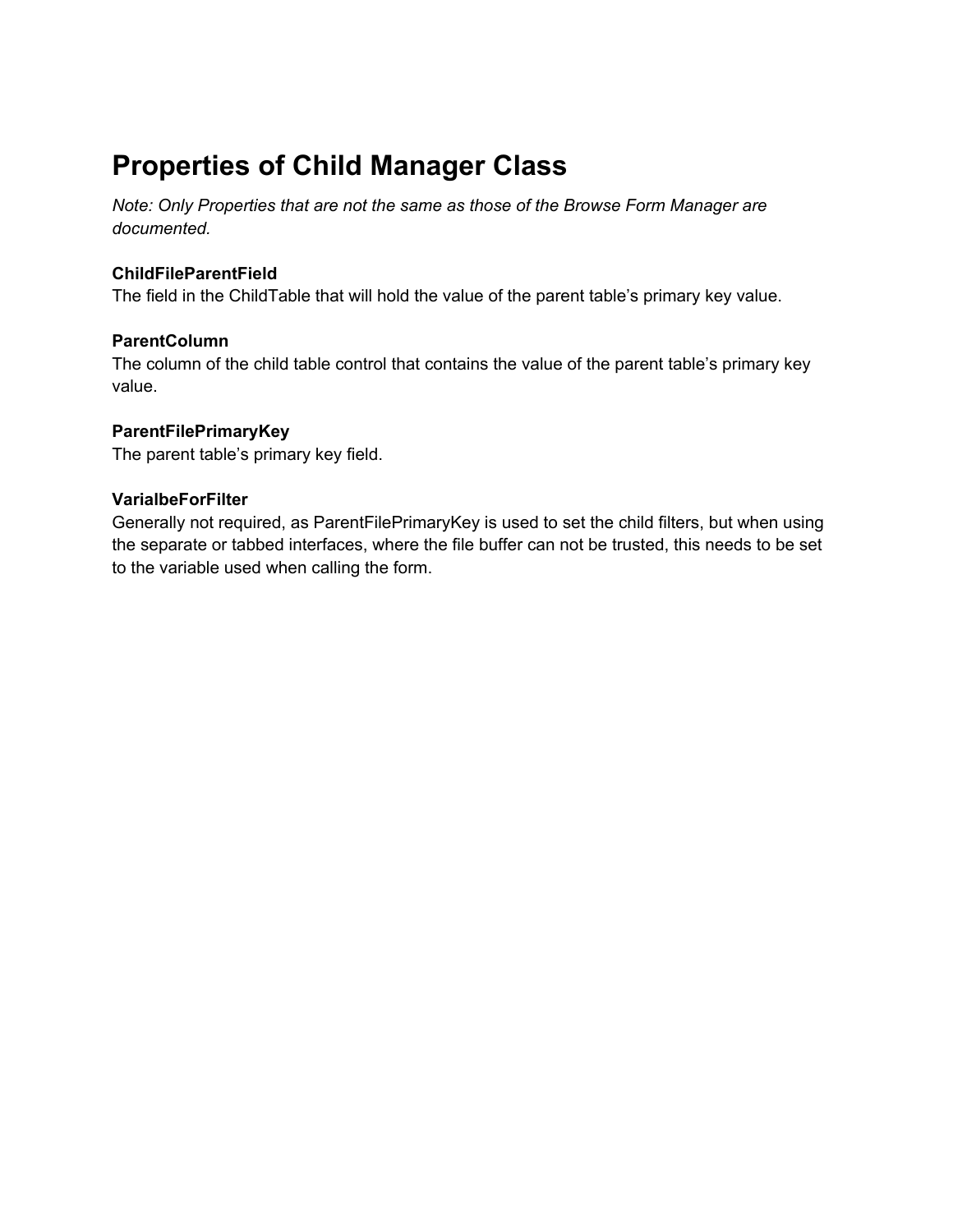# <span id="page-27-0"></span>**Methods of Child Manager Class**

*Note: Only Methods that are not the same as those of the Browse Form Manager are documented.*

#### **RefreshTable**

Refreshes the Child Table. Called from the Browse Form Manager when a parent record is changed.

#### **SetChildFilter**

Performs a HFilter to limit the child table to records linked to the Parent Record.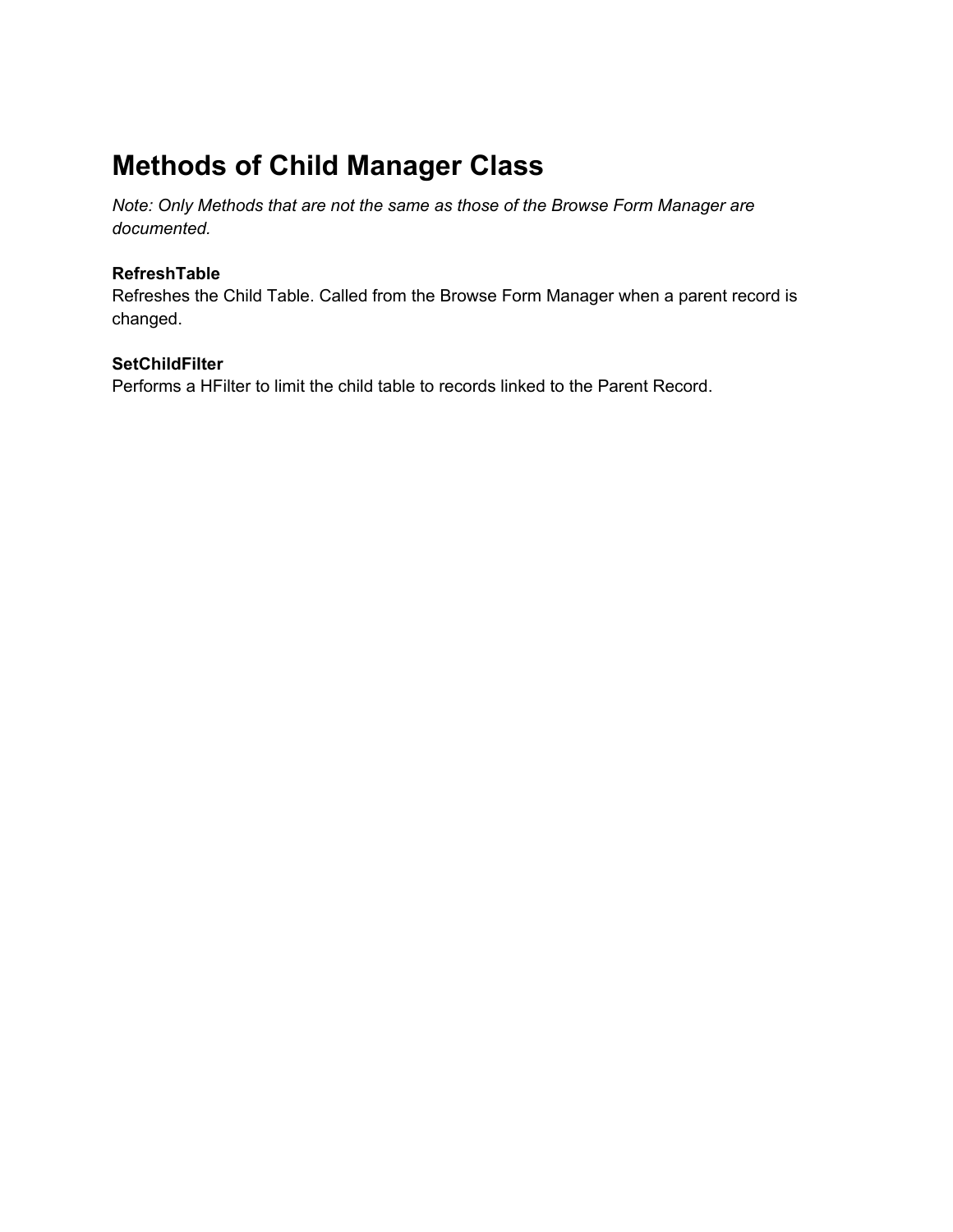# <span id="page-28-0"></span>**Control Templates of Child Manager Class**

#### **ChildEIPPopUpWithApply**

Popup Menu with Add, Change, Delete, and Apply Changes for Edit in Place Child Browse.

#### **ChildEIPButtonsWithApply**

Add, Change, Delete, and Apply Changes Buttons for Edit in Place Child Browse.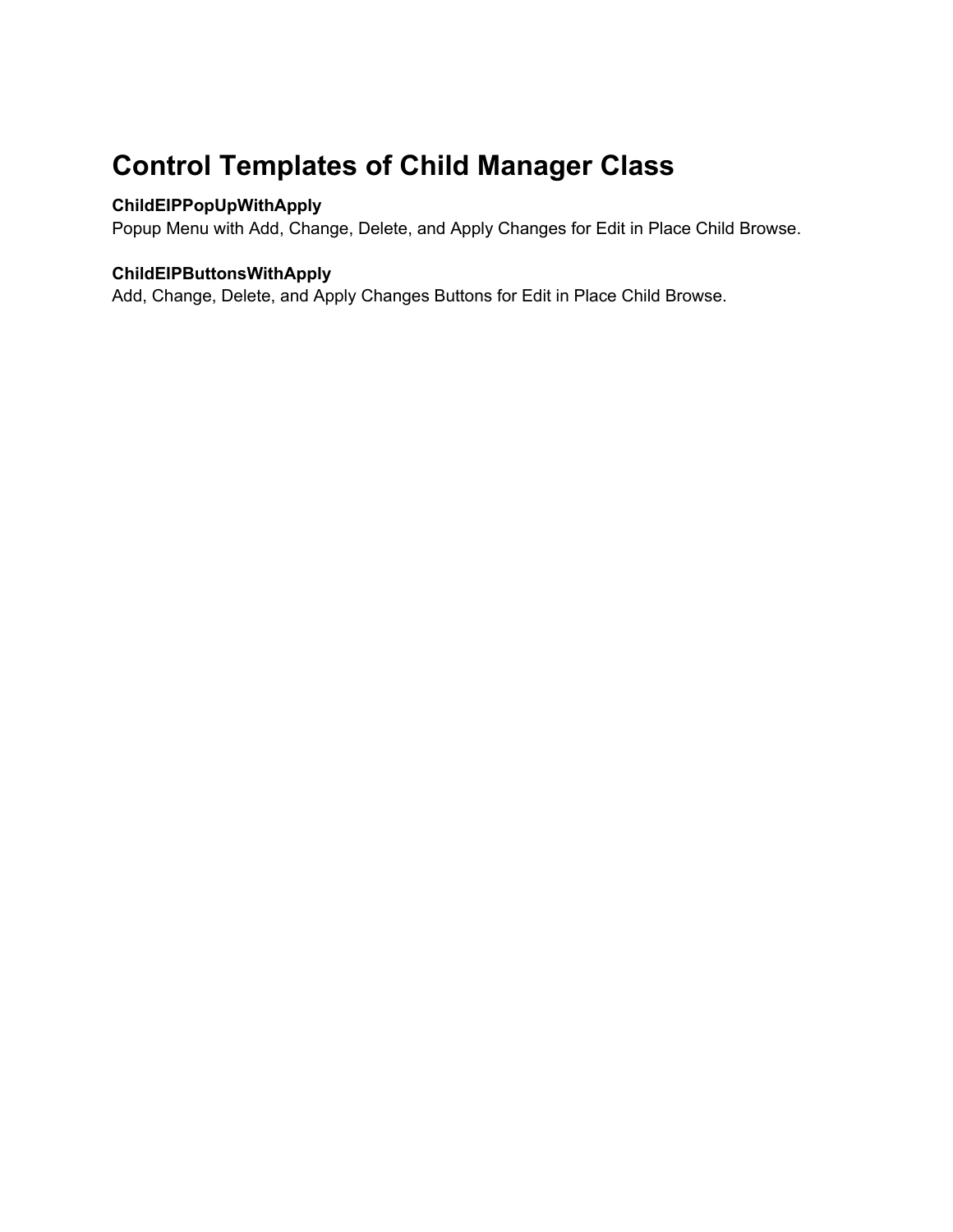# <span id="page-29-0"></span>**Code Bricks of Child Manager Class**

#### **BFMChild - BFM Child Browse Declaration**

Instantiates a copy of the Child Manager class and sets it up to manage a child table included on a form being managed by the Browse Form Manager.